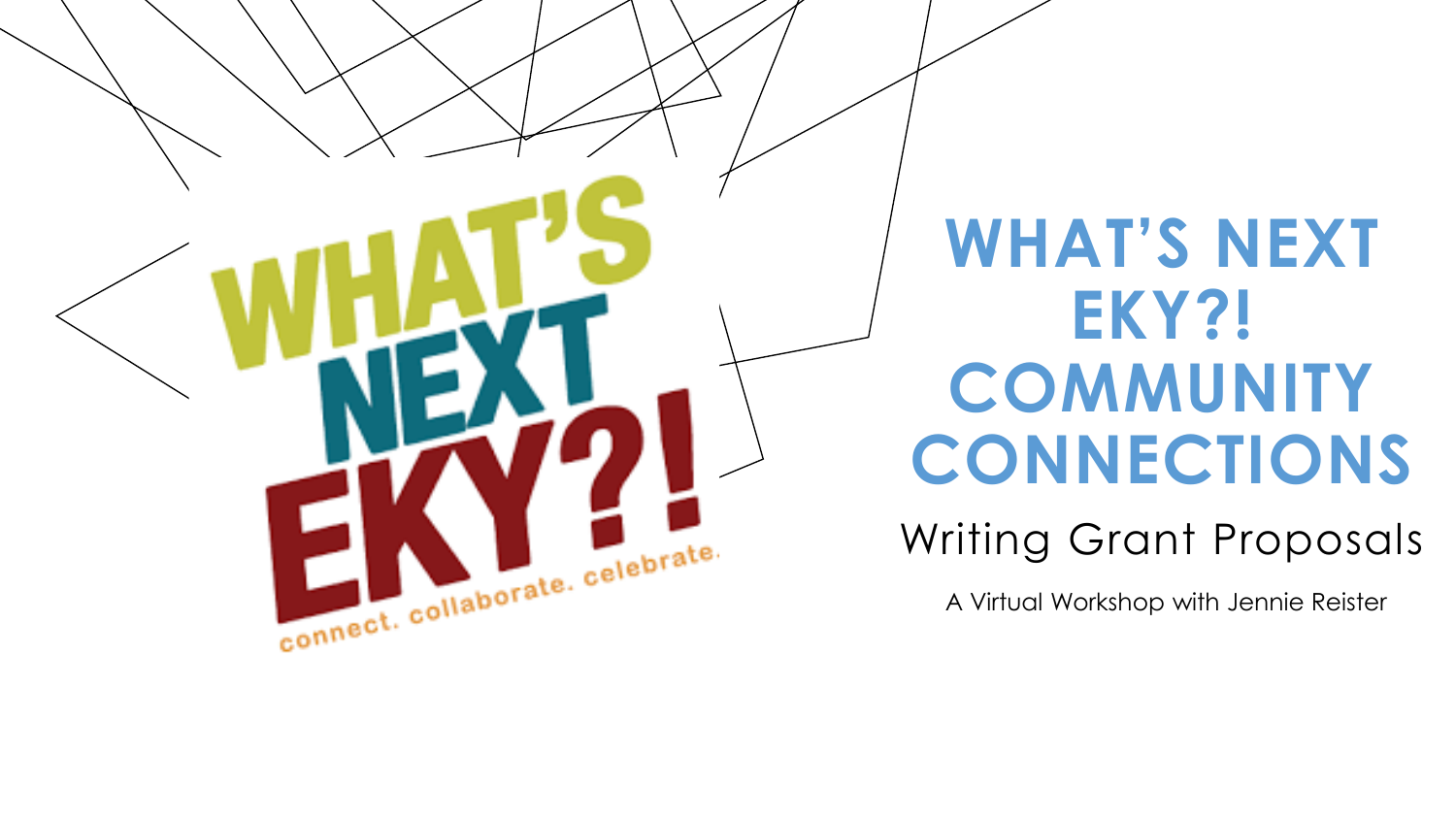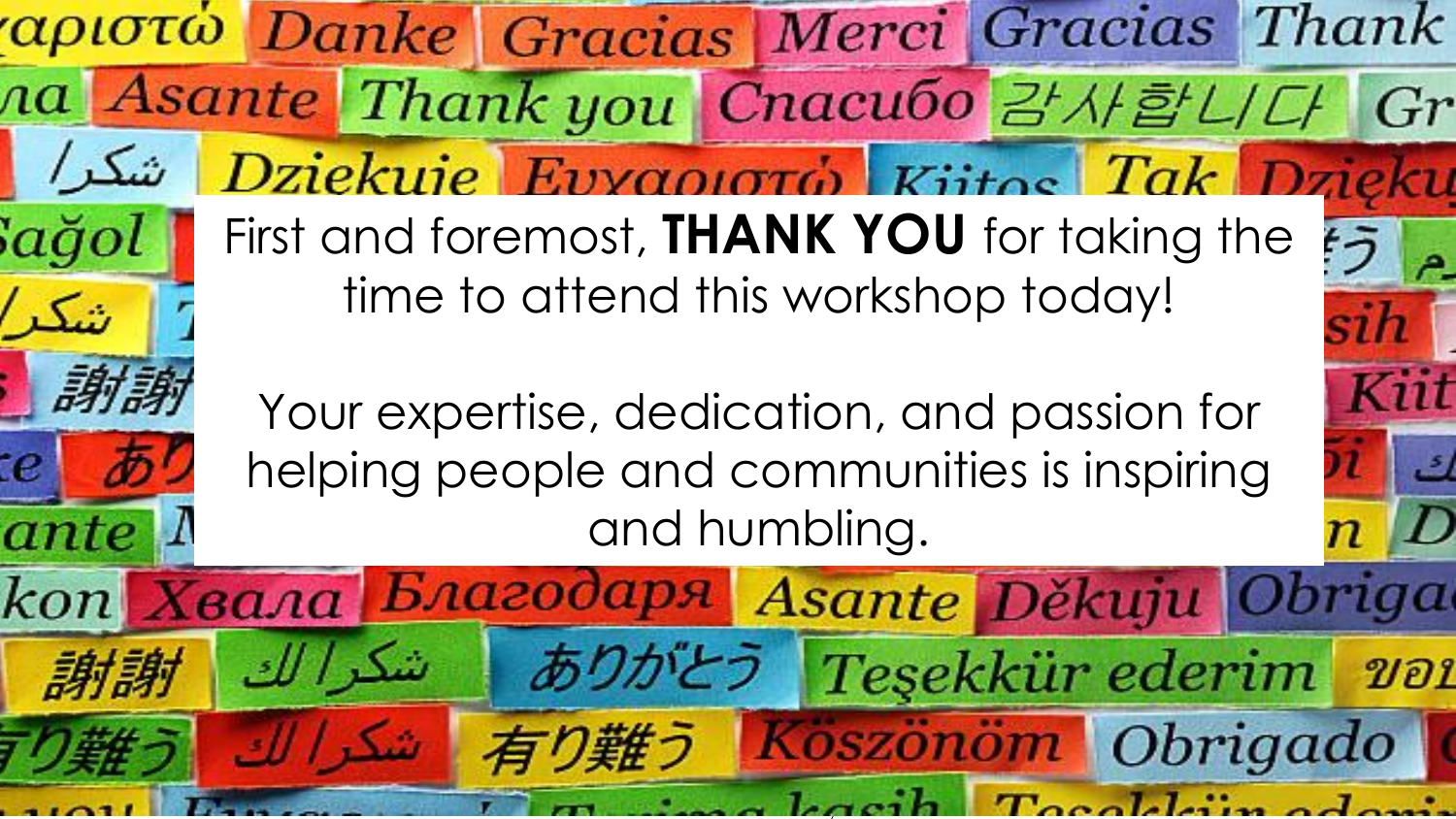### **WHO I AM: THE HIGHLIGHT REEL**

- Lives in Indianapolis, Indiana (about 10 minutes from the Indy 500 Speedway)
- Graduated from Purdue University and St. Mary-of-the-Woods College
- Working in non-profit for 20 years
- Professional experience with nearly all parts of non-profit organizations including direct service, administration, community partnerships, and executive leadership
- Worked with organizations from start-up projects to national, multimillion dollar programs
- Love what I do and love helping people

![](_page_2_Picture_7.jpeg)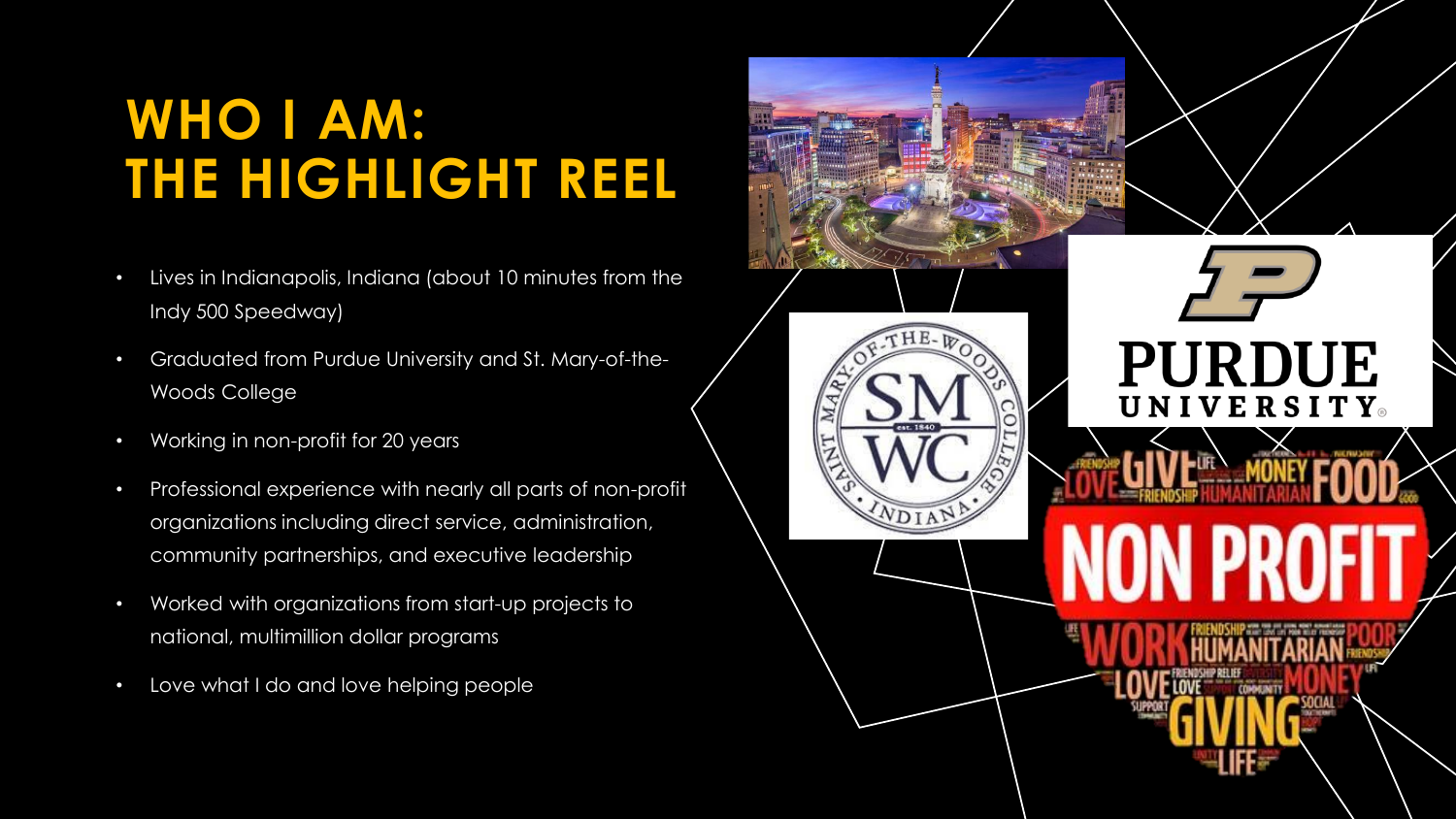#### **ACCESSIBILITY**

This presentation format has been modified for virtual audiences to be more accessible for participants with low vision.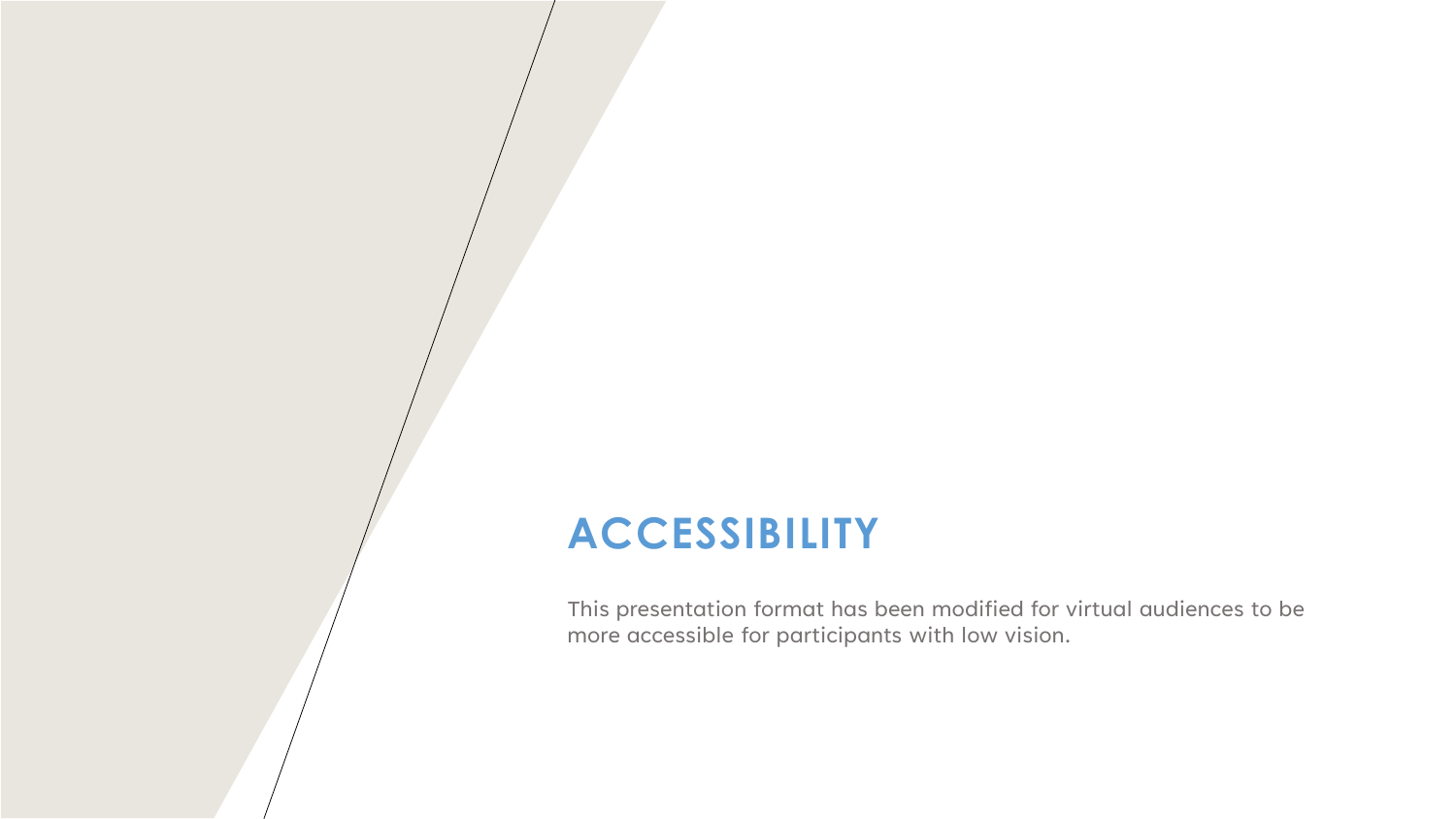## **WHO IS IN THE ROOM?**

- Please drop your organization and location in the chat box
- Please answer the following two questions as the polls show up on your screen

![](_page_4_Figure_3.jpeg)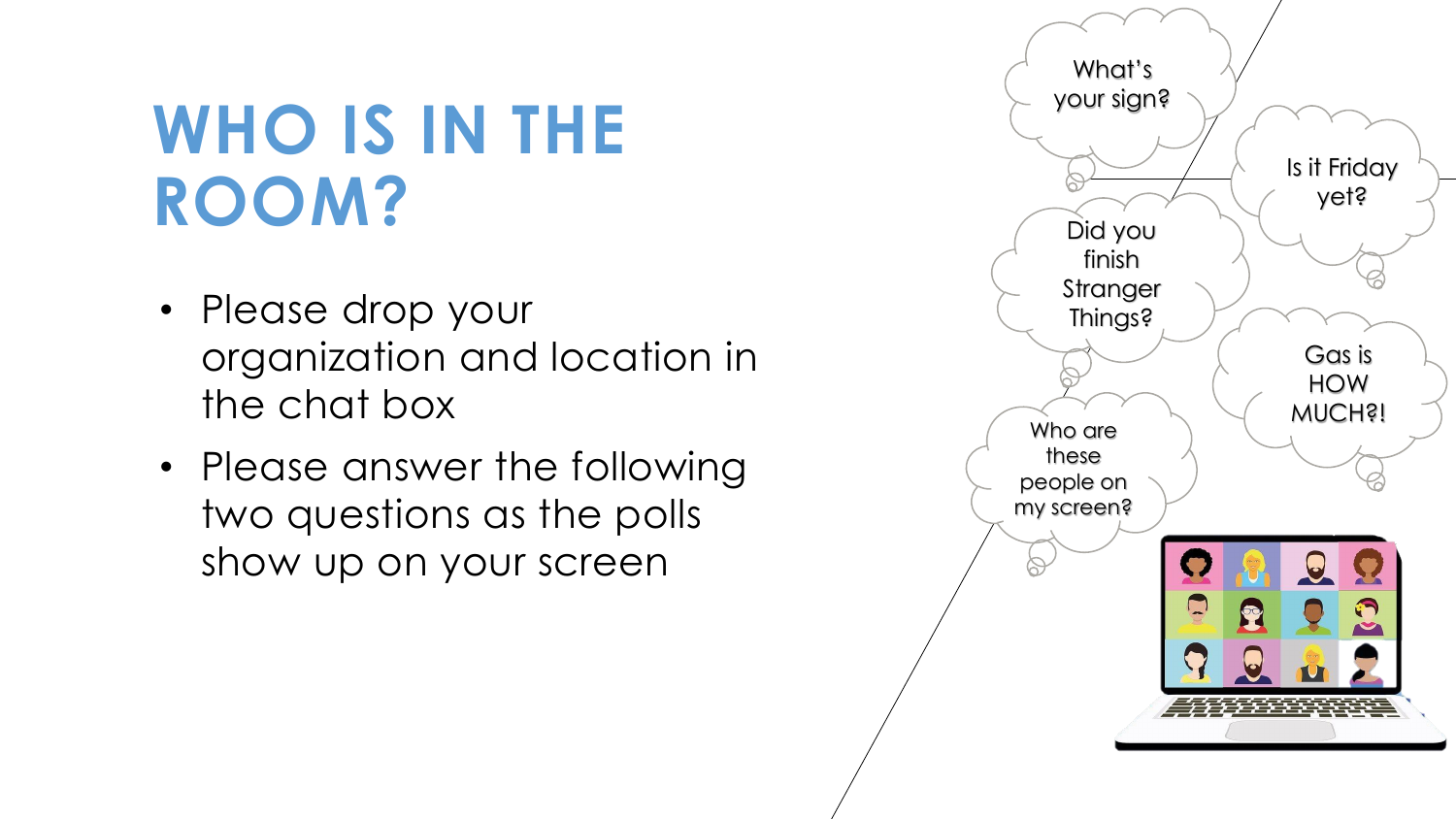![](_page_5_Figure_0.jpeg)

## QUESTION #1:

#### **Which best describes your organization?**

- a) We provide direct services to vulnerable people in our community (examples: food pantry, shelter, housing)
- b) We strive to improve conditions in our community to benefit residents (examples: improving green spaces, libraries, beautification efforts)
- c) We are a convening or intermediary organization to benefit people or communities (example: coalition, taskforce, network)

d) None of the above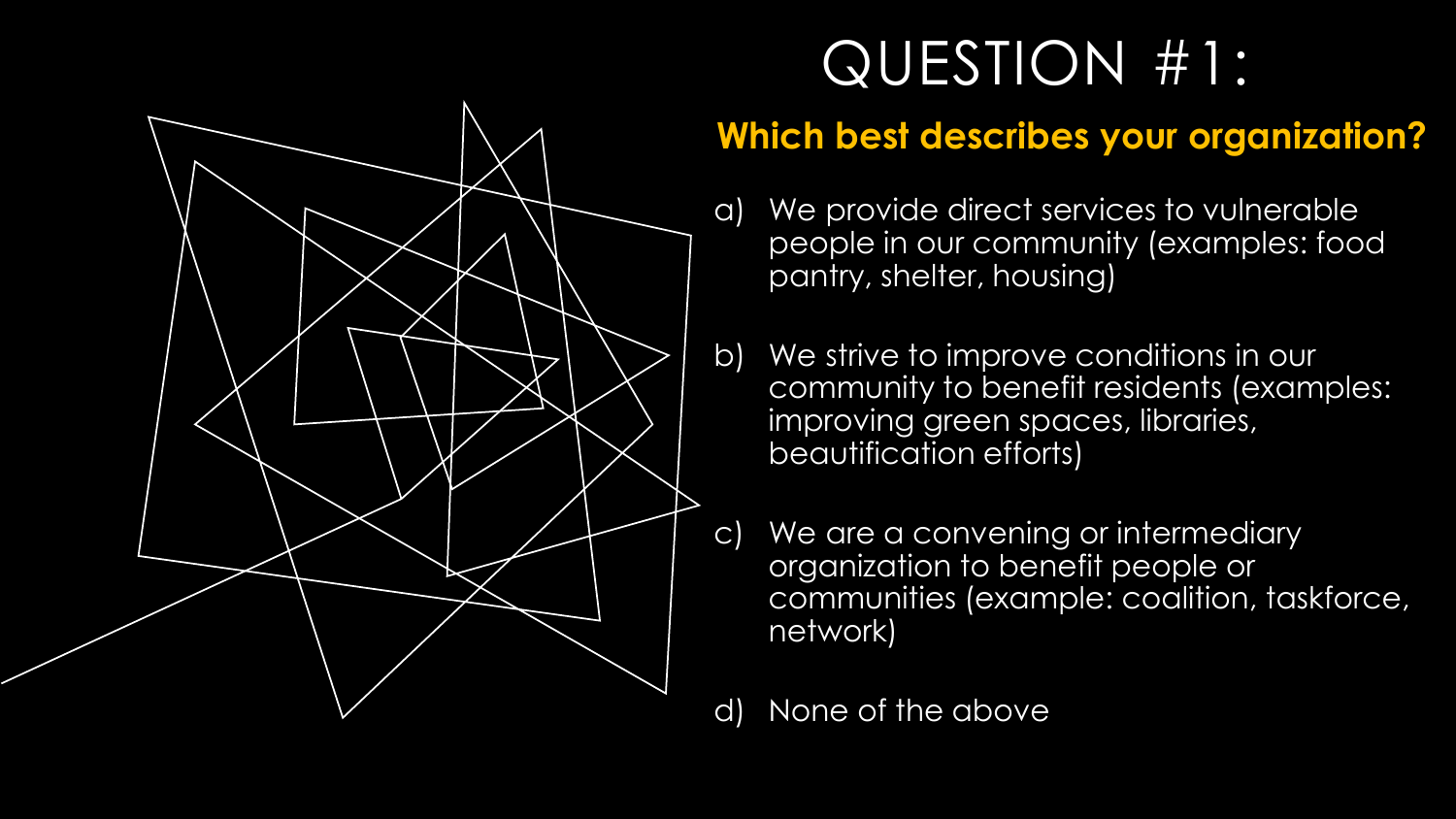#### QUESTION #2:

#### **Which best describes your personal experience with grant proposal writing?**

- a) I have written grants on my own before and feel highly comfortable with the process.
- b) I have helped others write grants and feel reasonably comfortable with the process.
- c) I have never written a grant but have worked with them in other capacities (reporting, research, finance, etc.) in which I feel reasonable comfortable.
- d) The idea of grants gives me nightmares and I do not feel comfortable with any part of them.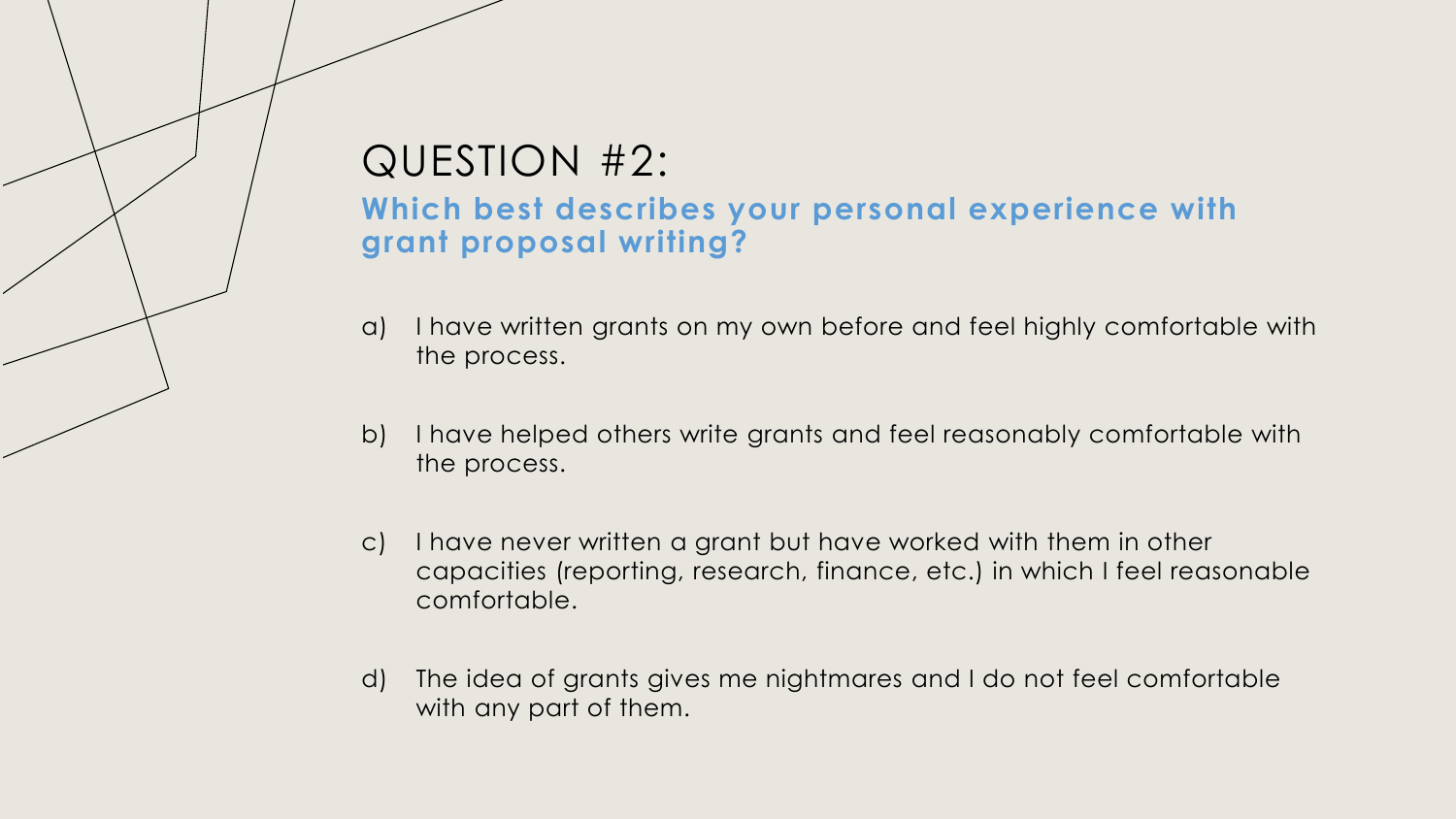![](_page_7_Picture_0.jpeg)

## **Will this workshop make me a grant writing expert?**

QUESTION

**DOLLAR** 

![](_page_7_Picture_2.jpeg)

![](_page_7_Picture_3.jpeg)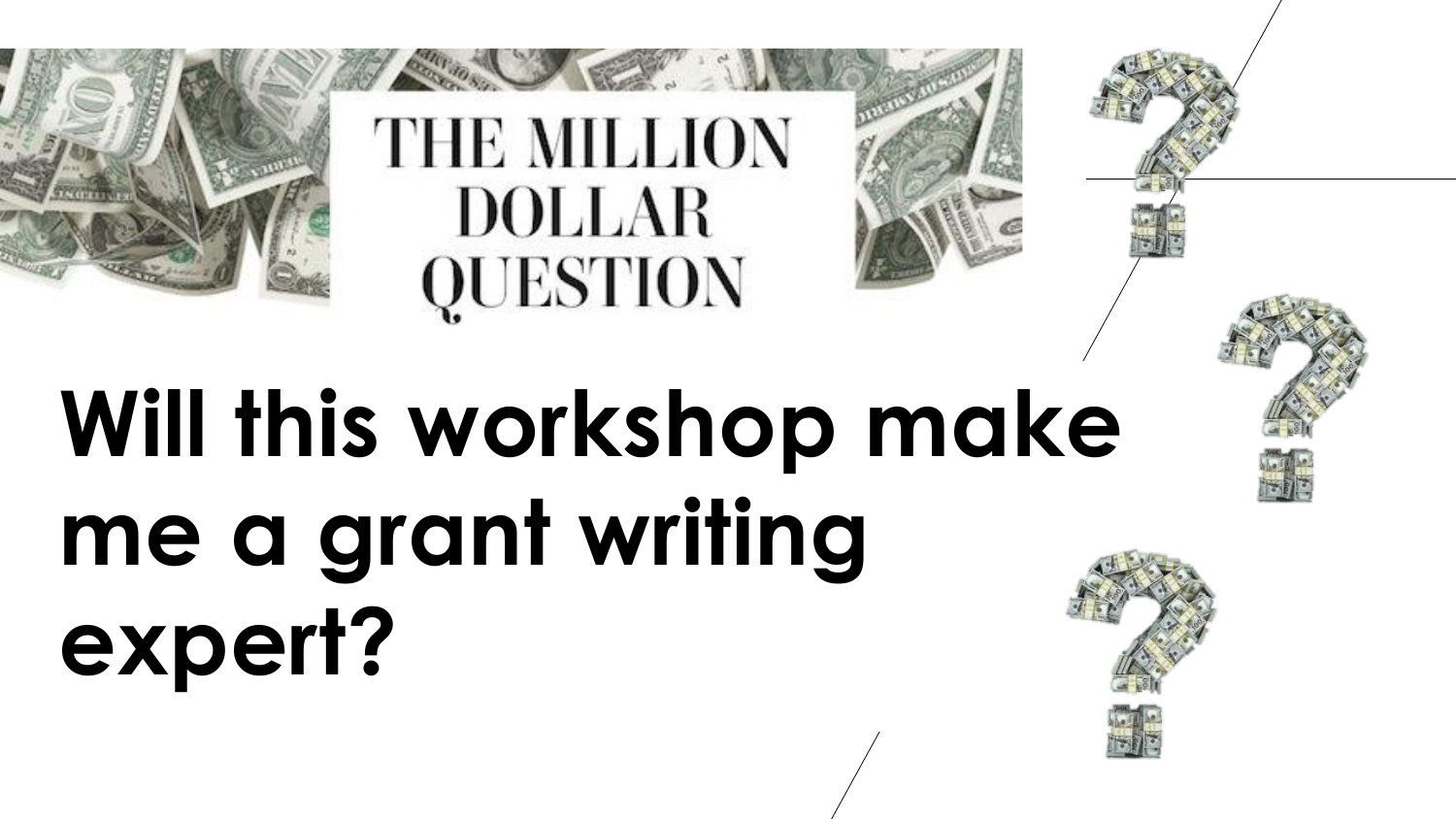## AGENDA

- 1. Types of Grant Funding
- 2. Proposal Writing Preparation
- 3. Common Proposal Elements
- 4. General Tips for Successful Grant Writing

If you have questions during the workshop, please feel free to ask – I love questions!

![](_page_8_Picture_6.jpeg)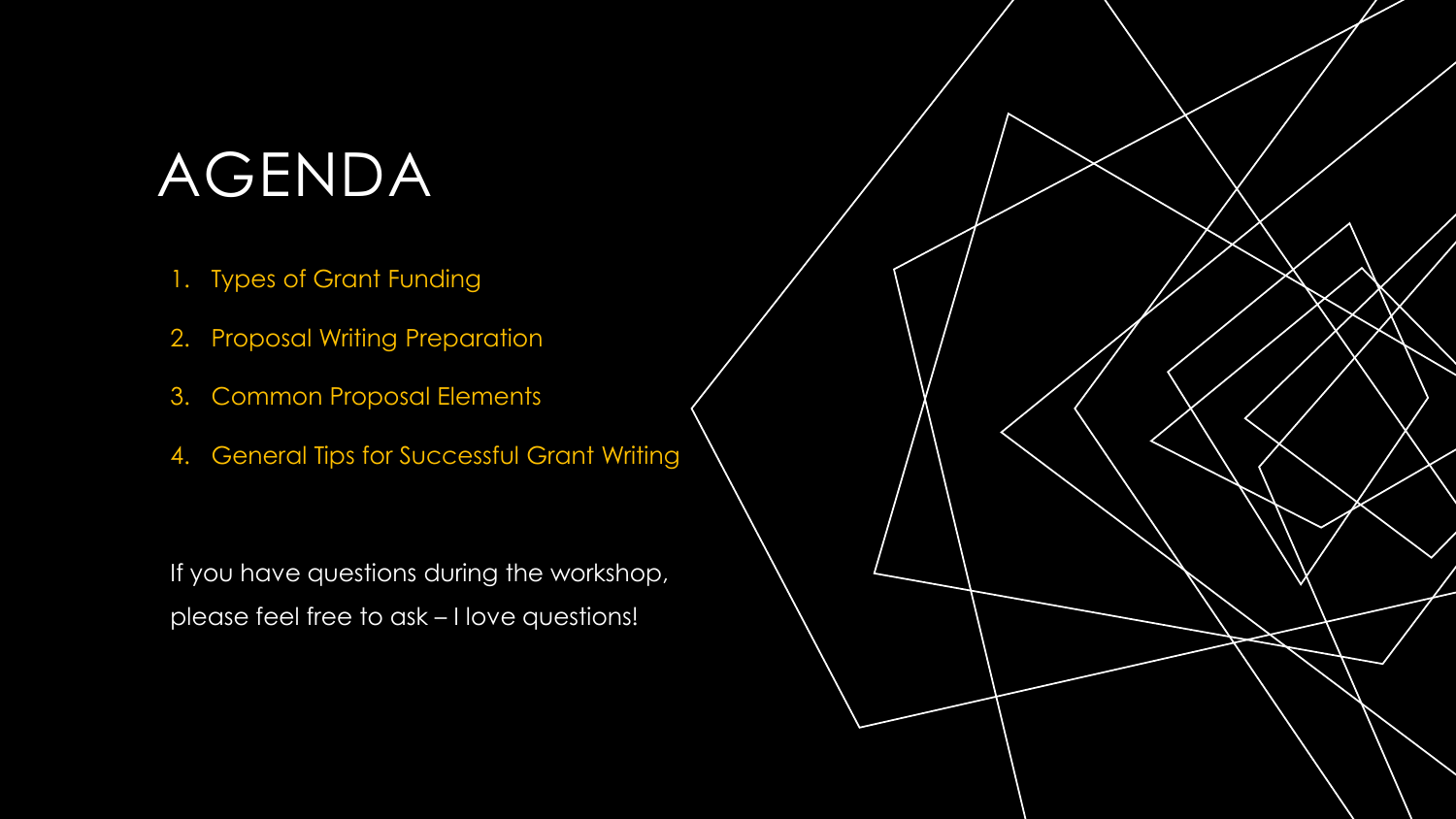![](_page_9_Picture_0.jpeg)

## **TYPES OF GRANT FUNDING**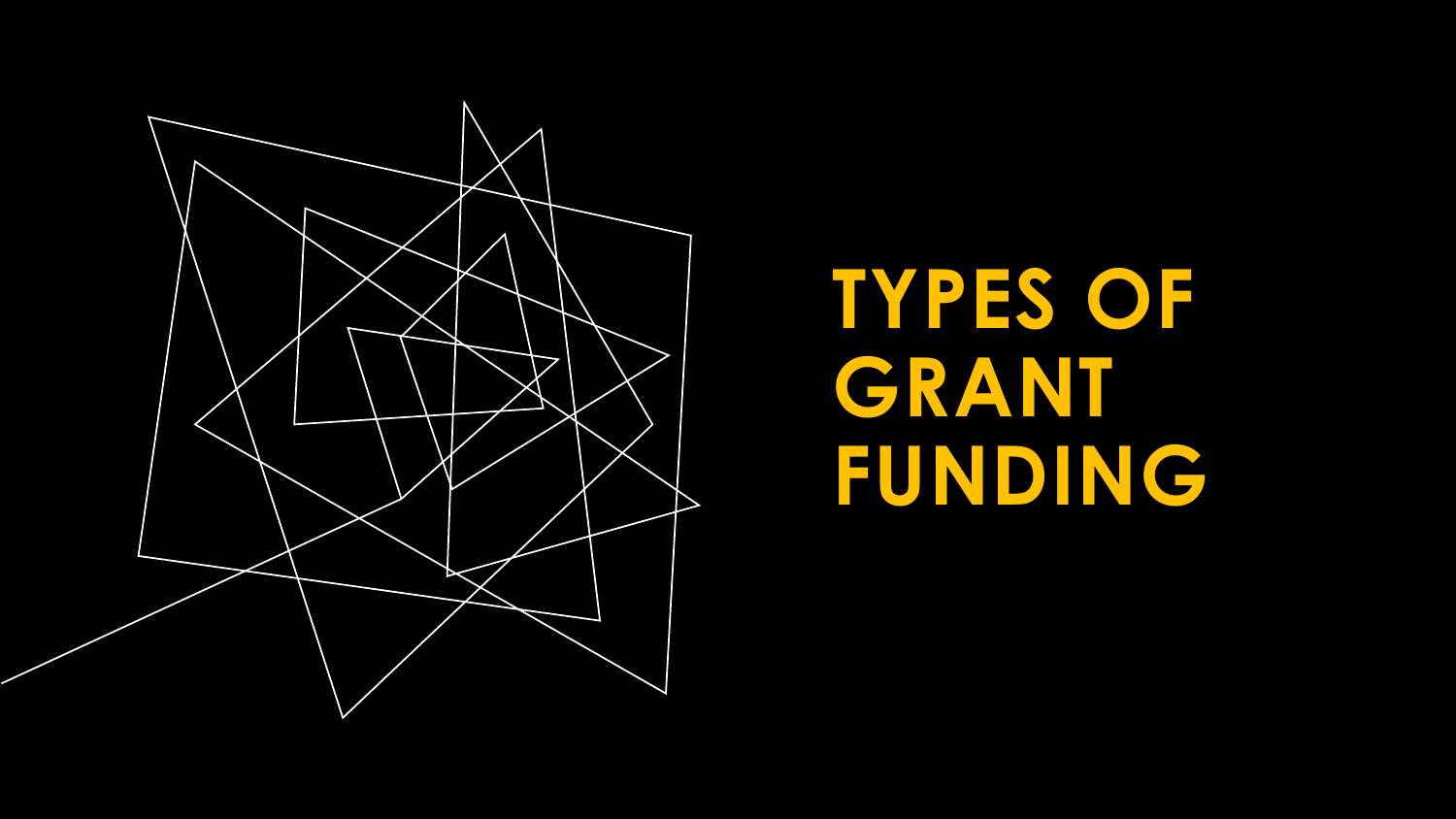#### FOUNDATION GRANTS

- Funded and managed by a private foundation which may be run by an individual, family, company, or charity
- Typically require a Letter of Intent or formal application process
- Some require an invitation to apply for an award
- Applications are usually shorter (3-8 pages) and straightforward
- Often offer one-year or one-time awards to organizations that fall within the foundation's primary focus areas
- Most foundation grants are between \$500 and \$75,000 although there are larger foundation grants available in some areas
- Most require minimal reporting or no reporting at all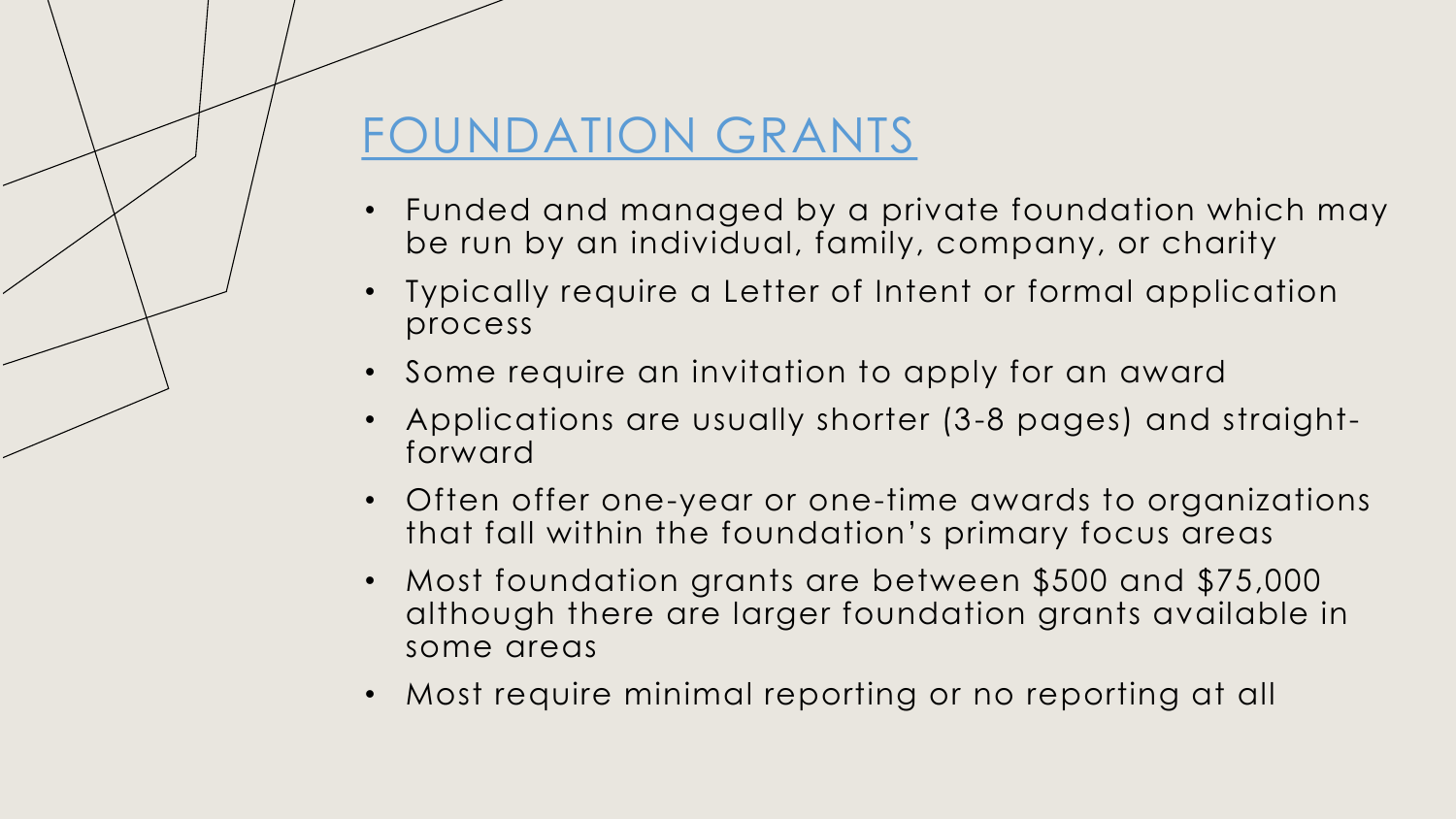#### GOVERNMENT GRANTS

- Funds for these grants are supplied by local, state, or federal governments
- The government entity will typically release a formal solicitation with specific details
- Wide awards ranging from \$25,000 to several million dollars depending on individual grant parameters
- Partnerships are very common and often required for these opportunities
- Applications are very detailed and lengthy (usually 45-75 pages for all materials)
- If awarded, detailed reports will be due either monthly, quarterly, or semi-annually for the duration of the grant cycle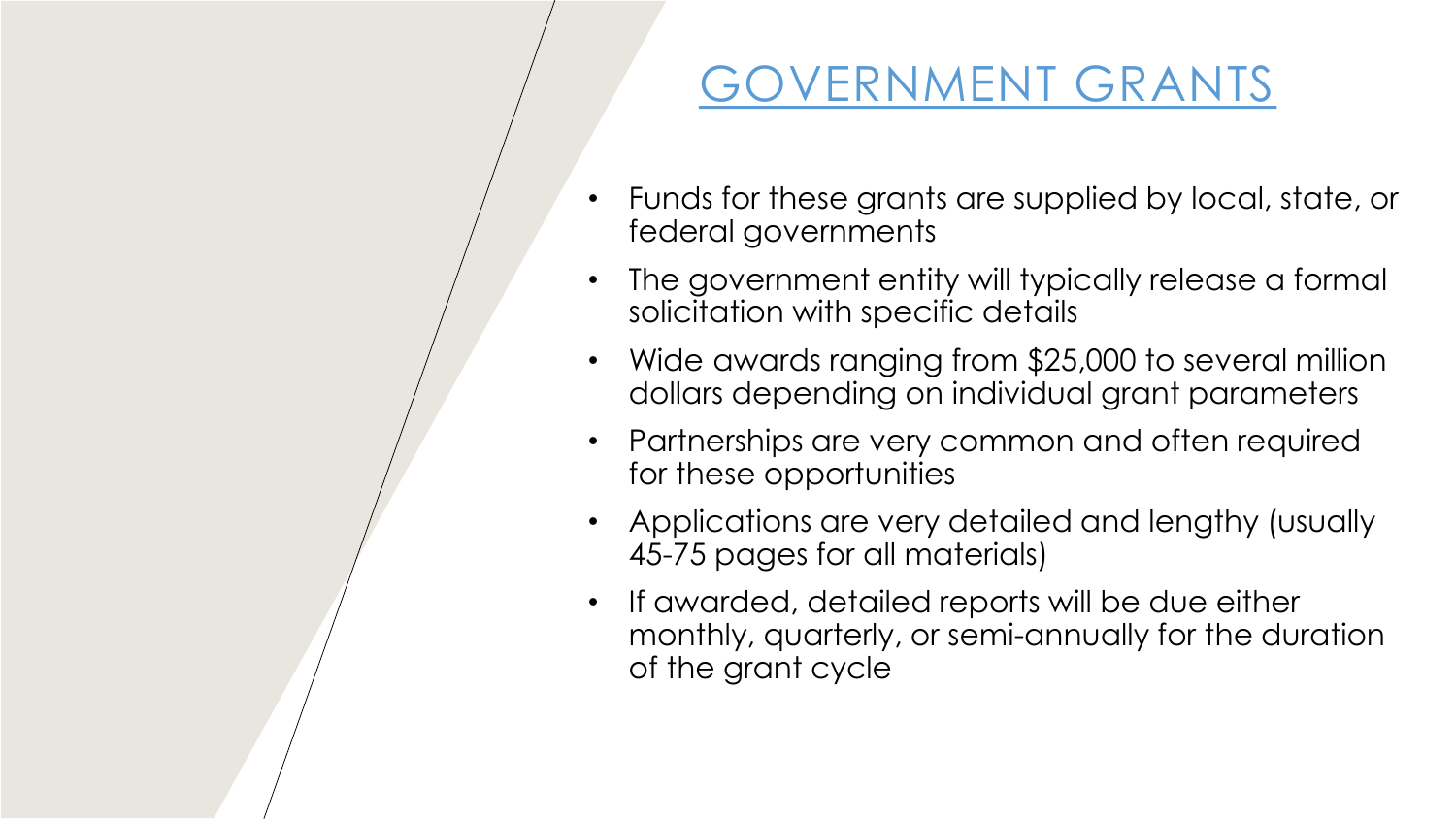![](_page_12_Picture_0.jpeg)

- These are grant awards that a foundation, charitable trust or endowment provides without an application process, meeting, or other solicitation
- These awards generally originate from people who have a personal connection to an organization or the staff
- Many of these grants come from Donor-Advised Funds (DAFs) managed by large financial entities such as Charles Schwab or Fidelity – many community foundation manage DAFs for donors as well such as the Foundation for Appalachian Kentucky and Blue Grass Community Foundation
- Some of these awards may be anonymous with no additional information provided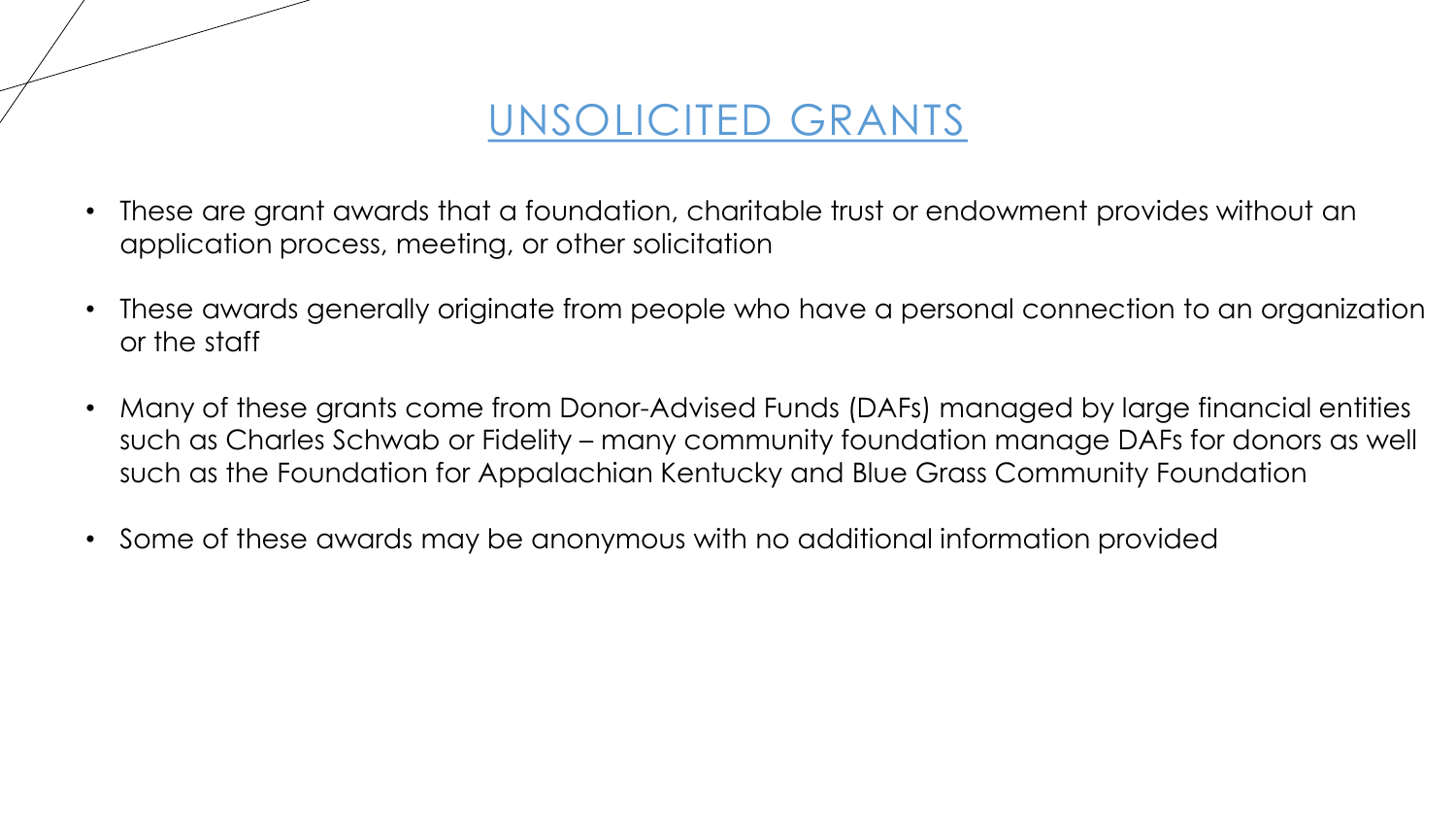#### **QUESTION:**

#### **Which of the grant types do you receive currently or have in the past?**

- a) Foundation
- b) Government
- c) Unsolicited
- d) All three types
- e) Two types
- f) None/Not Sure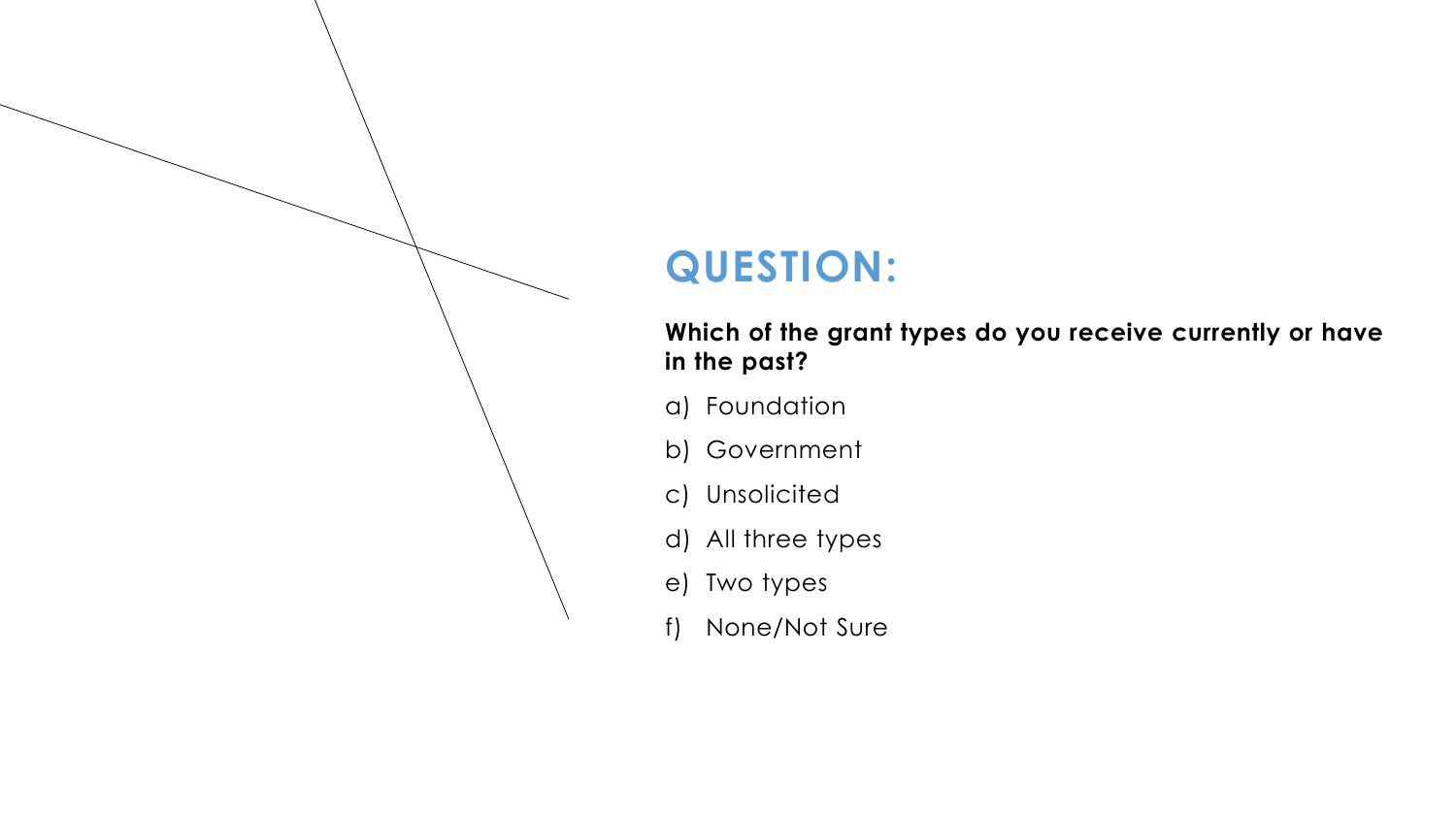![](_page_14_Picture_0.jpeg)

## **PROPOSAL WRITING PREPARATION**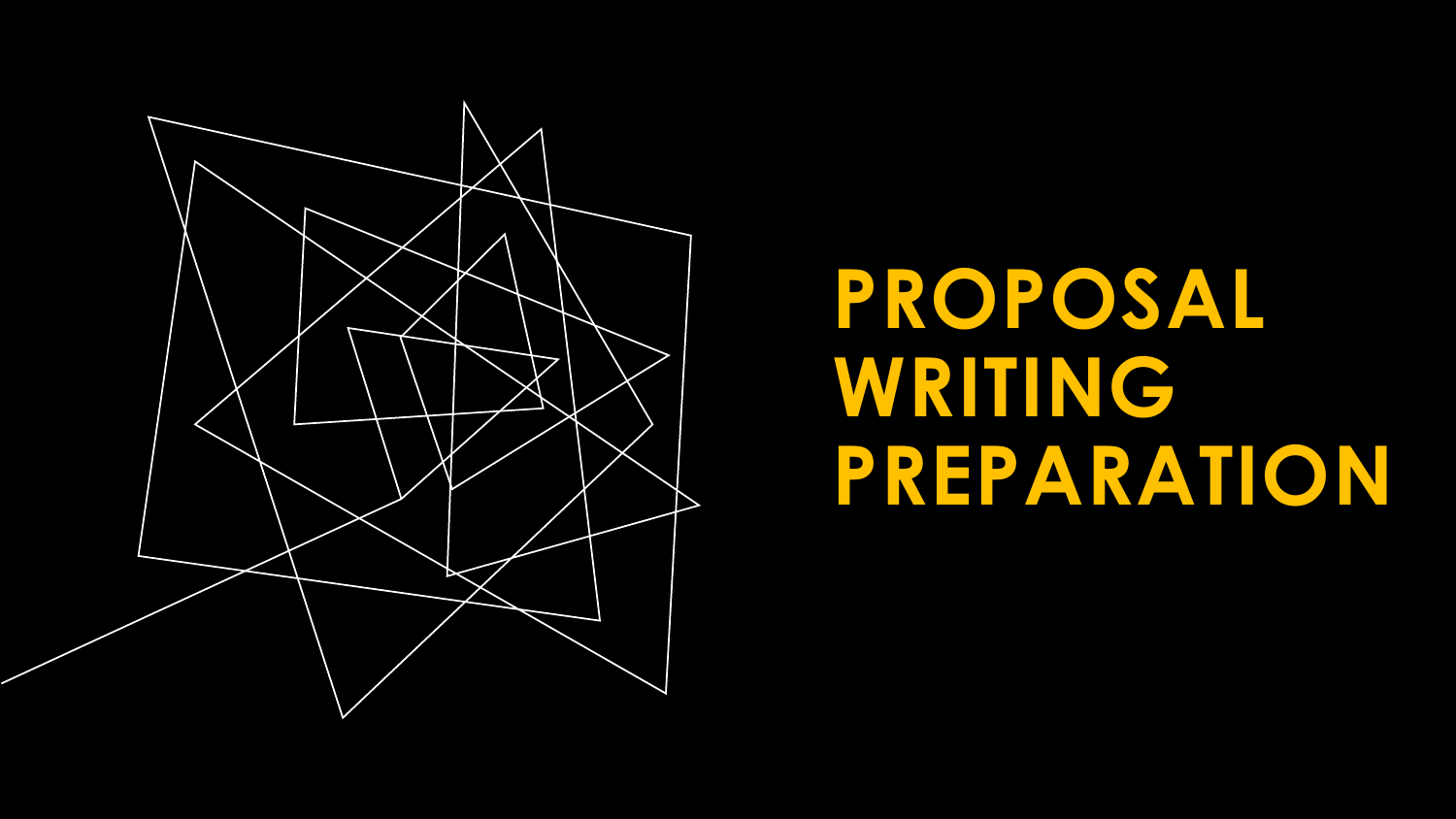#### OPPORTUNITY REVIEW

- If possible, always have at least one other person read the eligibility materials or guidelines
- Read **all information** about eligibility guidelines, focus areas, deadlines, and reporting requirements
- Always have a broad list of what projects or initiatives need funding to make it easier to
- Discuss the opportunity with others on your team:
	- $\rightarrow$  Do we meet the eligibility requirements?
	- $\rightarrow$  Do we fit the funding priorities?
	- $\rightarrow$  Do our current programs or offerings fit the opportunity?
	- $\rightarrow$  Do we need a partner?
	- $\rightarrow$  Can we produce a quality proposal before the deadline?
	- $\rightarrow$  Can we meet the reporting requirements?
	- $\rightarrow$  Do we have the capacity to meet the financial obligations?
	- $\rightarrow$  Who else has this grantor funded recently? (hint: look at their 990!)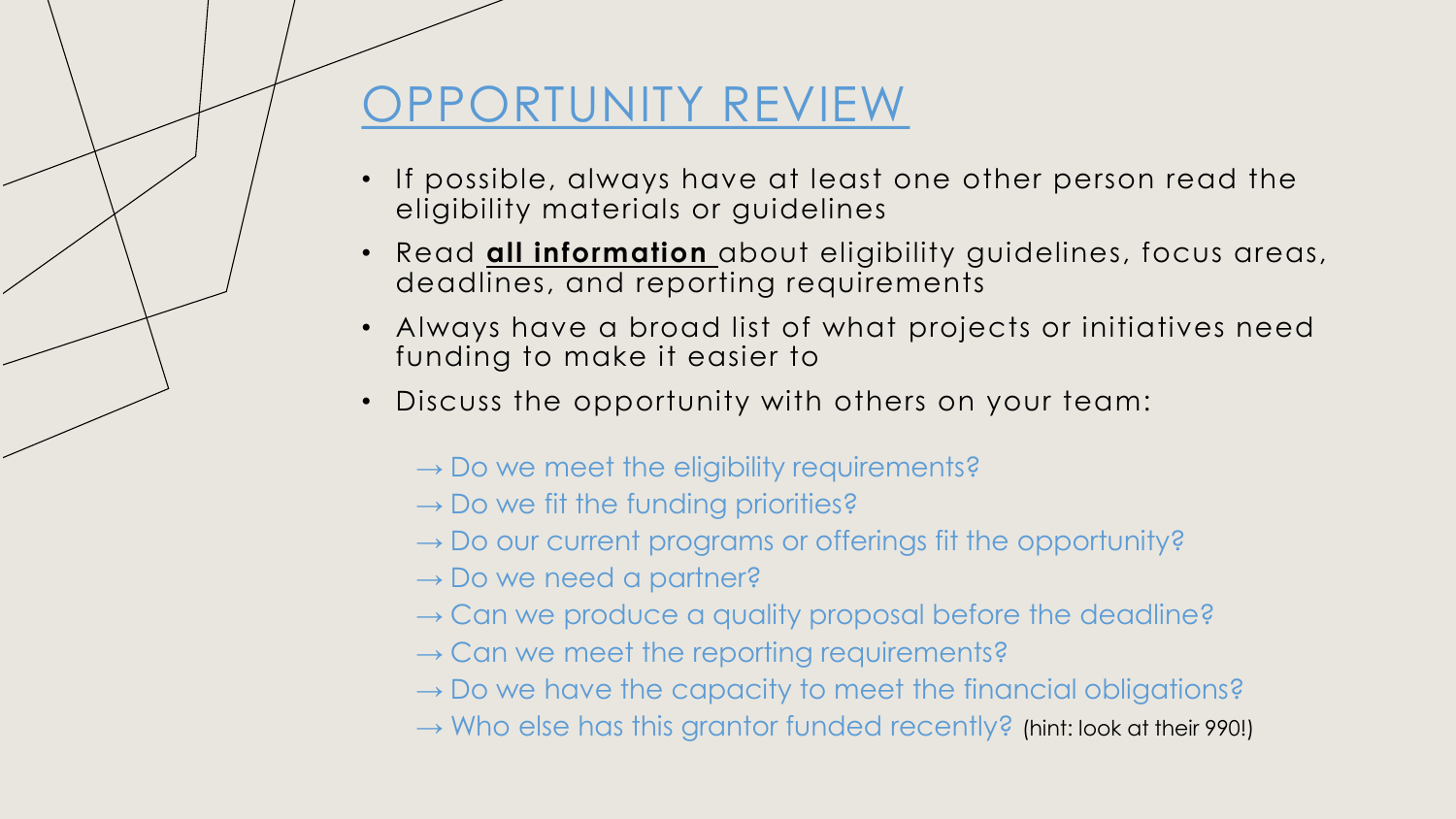#### BRAINSTORMING

- Things to Consider When Brainstorming Your Proposal:
	- $\rightarrow$  What needs are most urgent?
	- $\rightarrow$  Which project best fits within the priorities of the funder?
	- $\rightarrow$  Can we connect this project with our larger mission and show strong alignment with the funder's priorities?
	- $\rightarrow$  Do we already have a template for this need from a previous application?
- Select the project/initiative that you think is a good match for the funding opportunity
- Create a task list with deadlines and person responsible (if applicable) for each part of the application to ensure your submission is done on time
- Schedule time to meet with others working on the application and/or who will be impacted by a potential award to sync up priorities, questions, and goals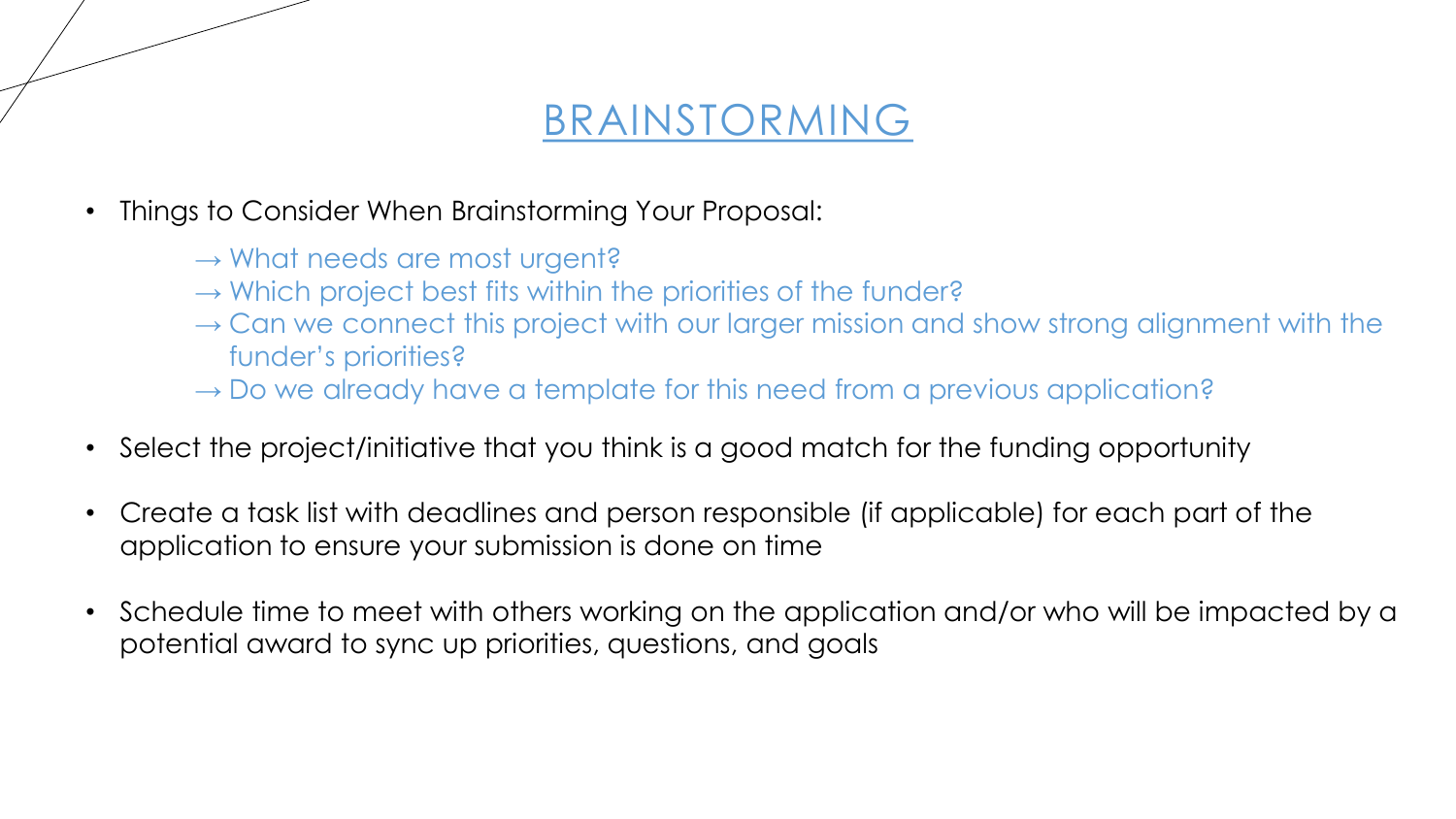#### GATHER NECESSARY ITEMS

- Review the solicitation guidelines and make sure you have all the required attachments/materials available before you start writing the proposal
- Some pieces may require time to obtain so you will need to know if you are missing a piece
- Commonly required documents include:
	- IRS Determination Letter of tax-exempt status
	- Annual organization budget
	- List of board members and affiliations
	- Key staff names and titles
	- Audited financial statements
	- 990
	- Annual Report
	- Program/project budget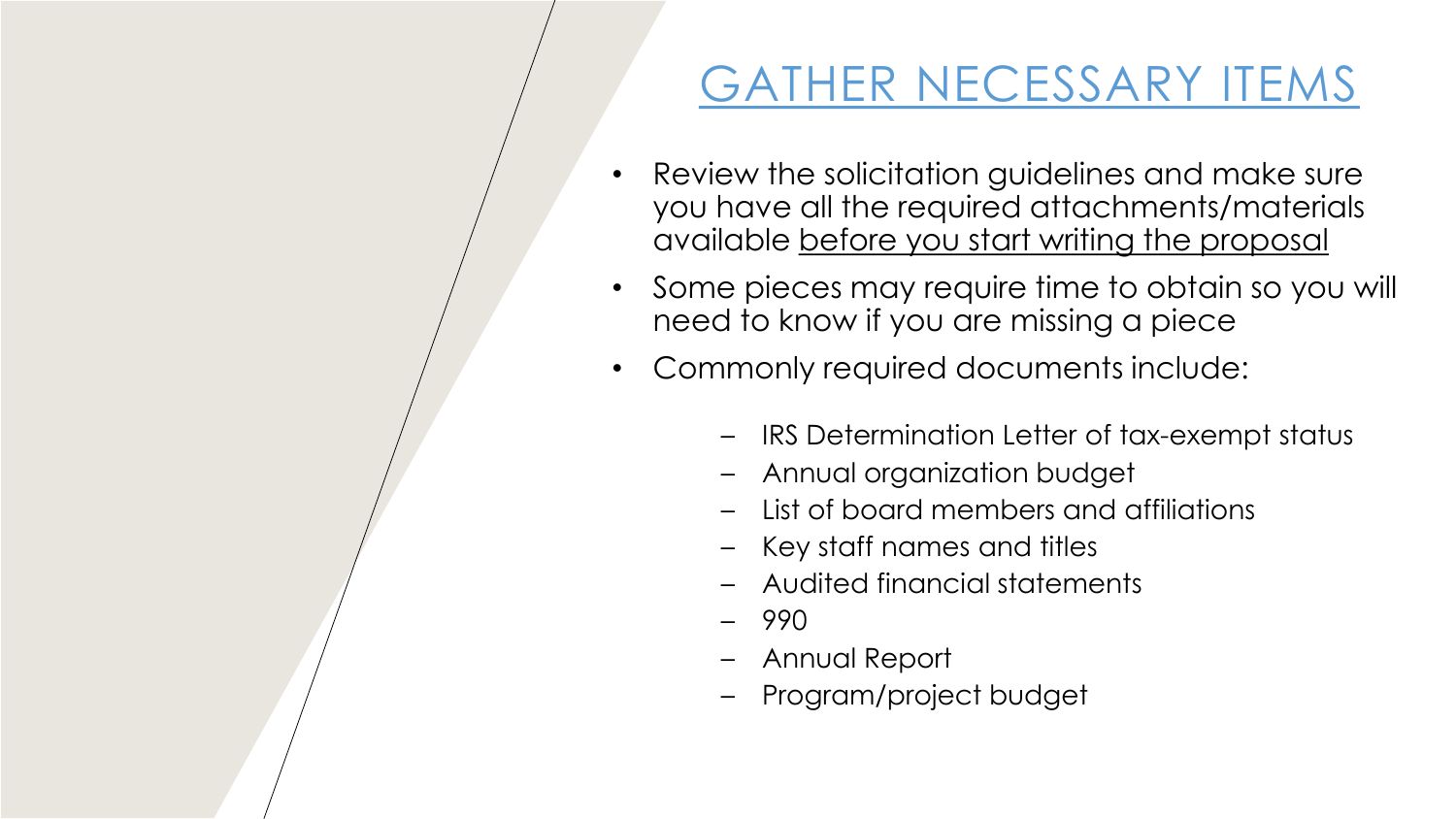## Keep it simple. Keep it honest. Keep it real.

#### **SOMETHING TO THINK ABOUT:**

#### **Not every grant opportunity is going to be a good fit for your organization.**

Given the learned scarcity among non-profits, it can be tempting to stretch your mission or programs to fit a funding opportunity. You may also be fempted to partner with an organization with whom you are not entirely comfortable.

Do a gut check and resist the temptation – other opportunities are out there.

Do not lose sight of your mission or your work to chase money – it can damage your organization and your passion.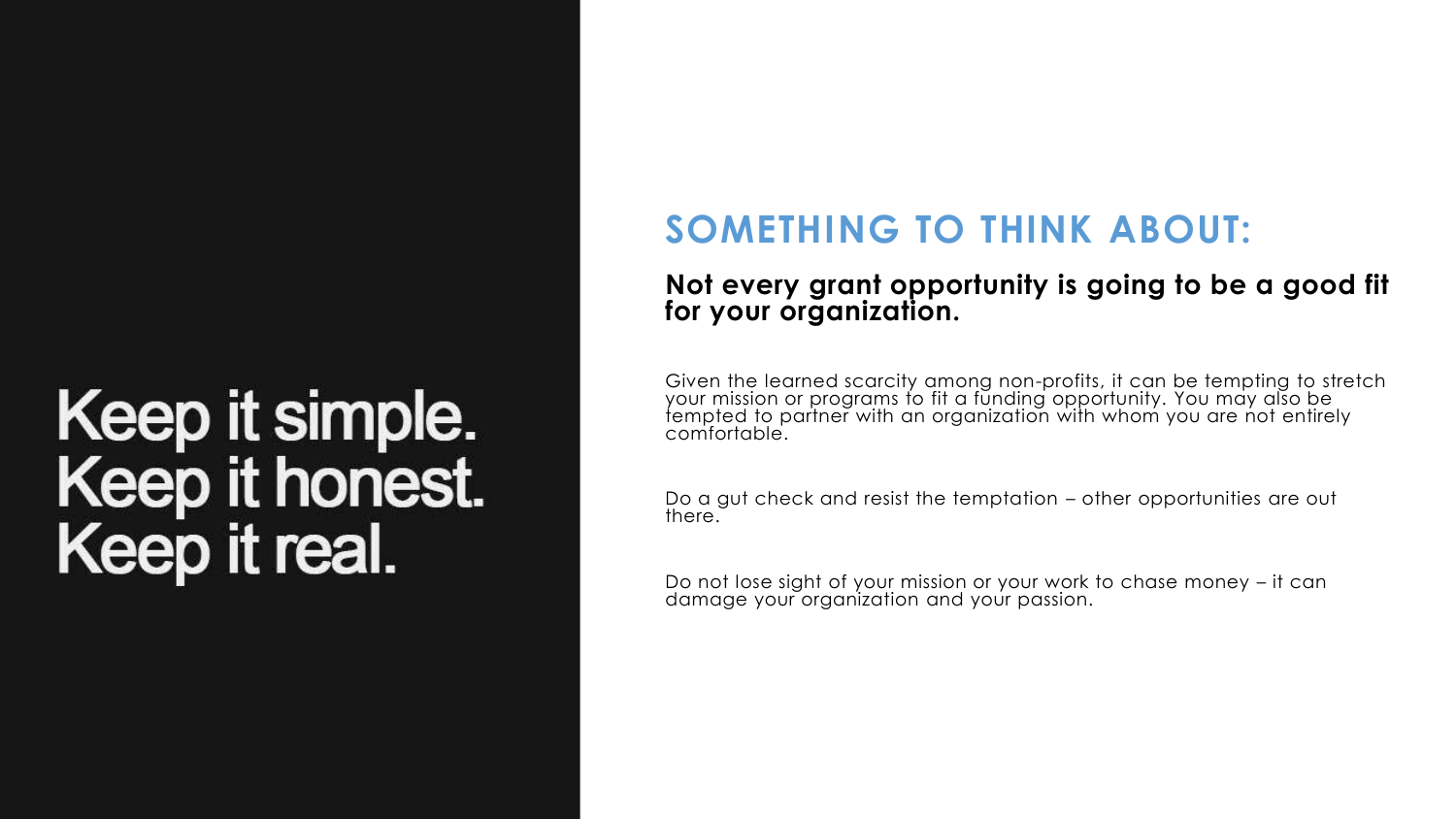![](_page_19_Picture_0.jpeg)

**TIME TO WRITE: COMMON PROPOSAL ELEMENTS**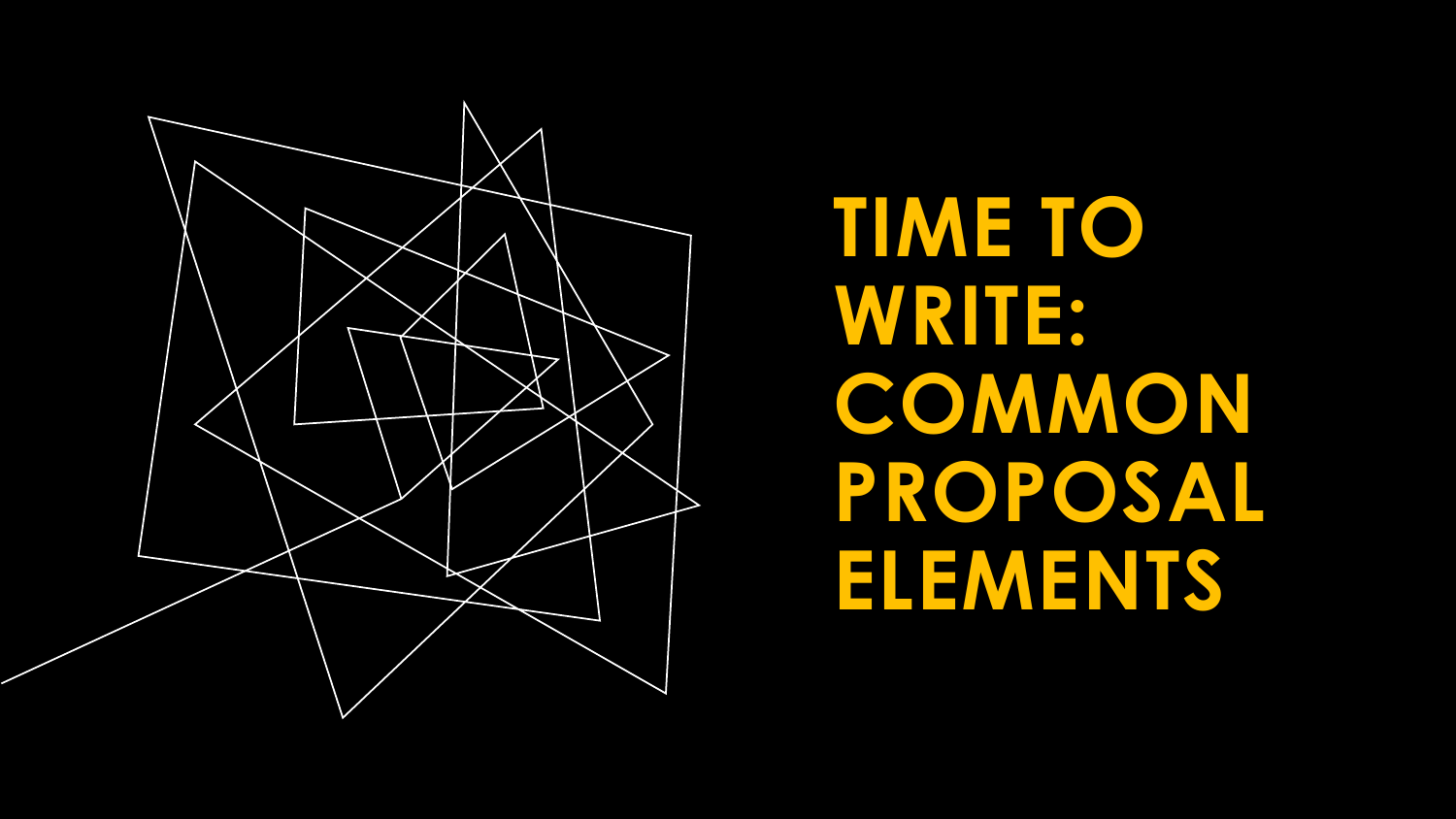#### A QUICK NOTE

- Many grant funders utilize online application portals that provide specific questions and boxes in which to answer them. They often have character/word count requirements.
- Other funders might require a written proposal in letter form to be submitted electronically or a hard copy sent via mail.
- The following slides will cover the most common sections of both written and online applications. **The sections may not always be in this order or titled the exact same for every funder**, but this provides information on what is content is required for most proposals.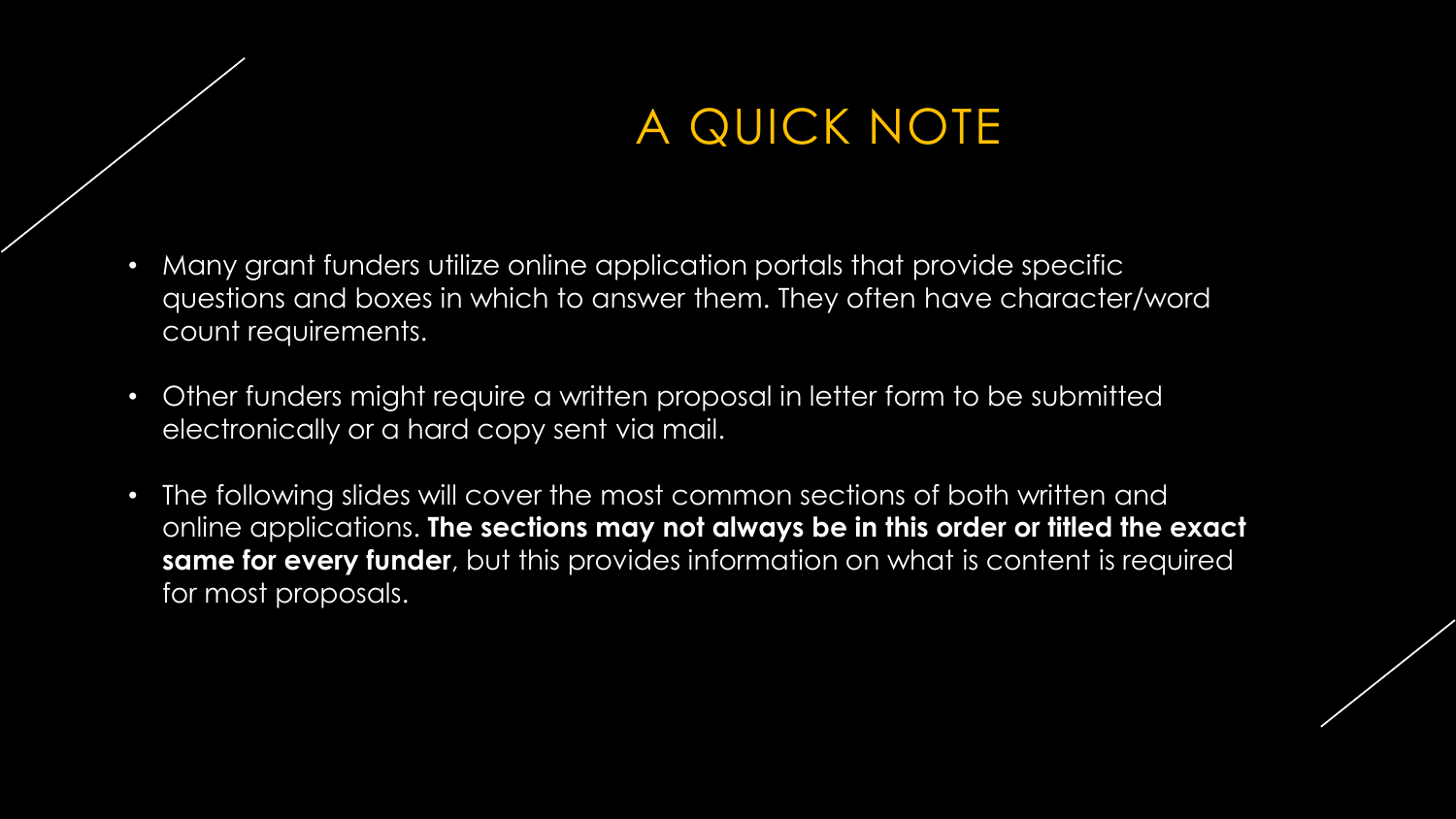#### PROPOSAL SUMMARY

- This section **succinctly** describes the proposed project, how it will advance our mission and how it connects to the funding priorities or mission of funder
- Typically, this should not be more than two paragraphs long and less than 500 words; occasionally you are permitted an entire page
- Write this part as if the reader is not going to review the rest of your proposal:
	- Who you are
	- What is needed
	- Why it is needed
	- How much it will cost
	- What it will accomplish

PRO TIP: Even though this is generally the first section of a proposal chronologically, it is much easier to write it last as it sums up the rest of your proposal!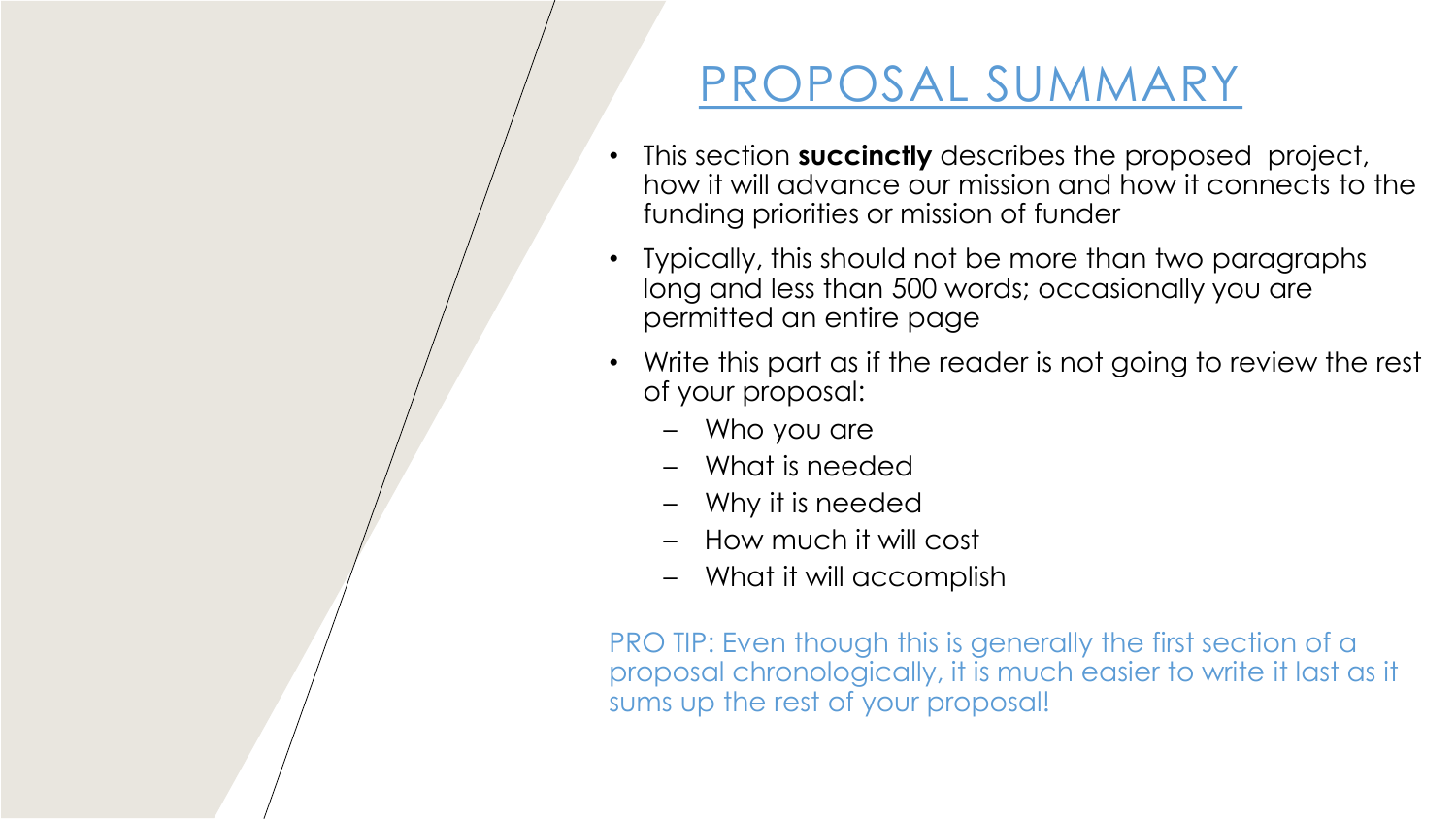#### ORGANIZATION MISSION, HISTORY & PURPOSE

- This should establish your **credibility** within your field and funder's focus area(s)
- This section should include a clear declaration of your organization's mission statement as well as organizational values and vision (if applicable)
- This section briefly describes your agency's history such as year founded, important benchmarks, expertise, quotes from users and community support.

PRO TIP: Once you have this section completed, you should be able to use it for multiple applications! This information rarely changes and only needs occasional updates.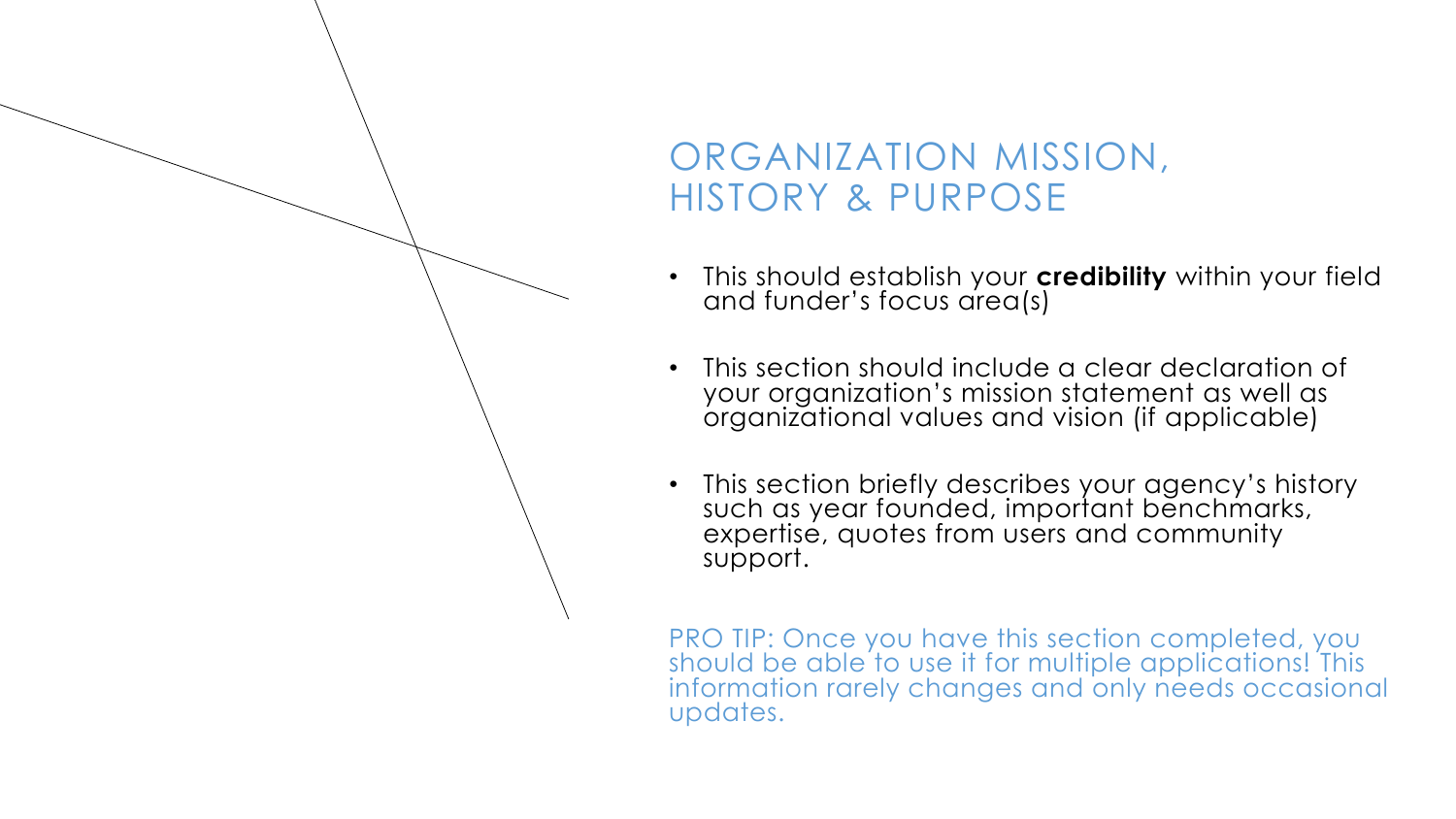#### STATEMENT OF NEED\*

*\*may be called "description of problem" or something similar*

This section should describe:

- **Why** you need what you are requesting
- **What** will happen if the project is not available,
- **Relevant history/statistics** related to the problem(s)
- How **your project will address the problem.**

Successful sections will contain the following five elements:

- 1) The current situation requiring action
- 2) The significance of the situation and problem(s) it creates
- 3) Factors causing or contributing to the situation
- 4) Description of who is impacted by the situation
- 5) Potential outcomes if the situation is not addressed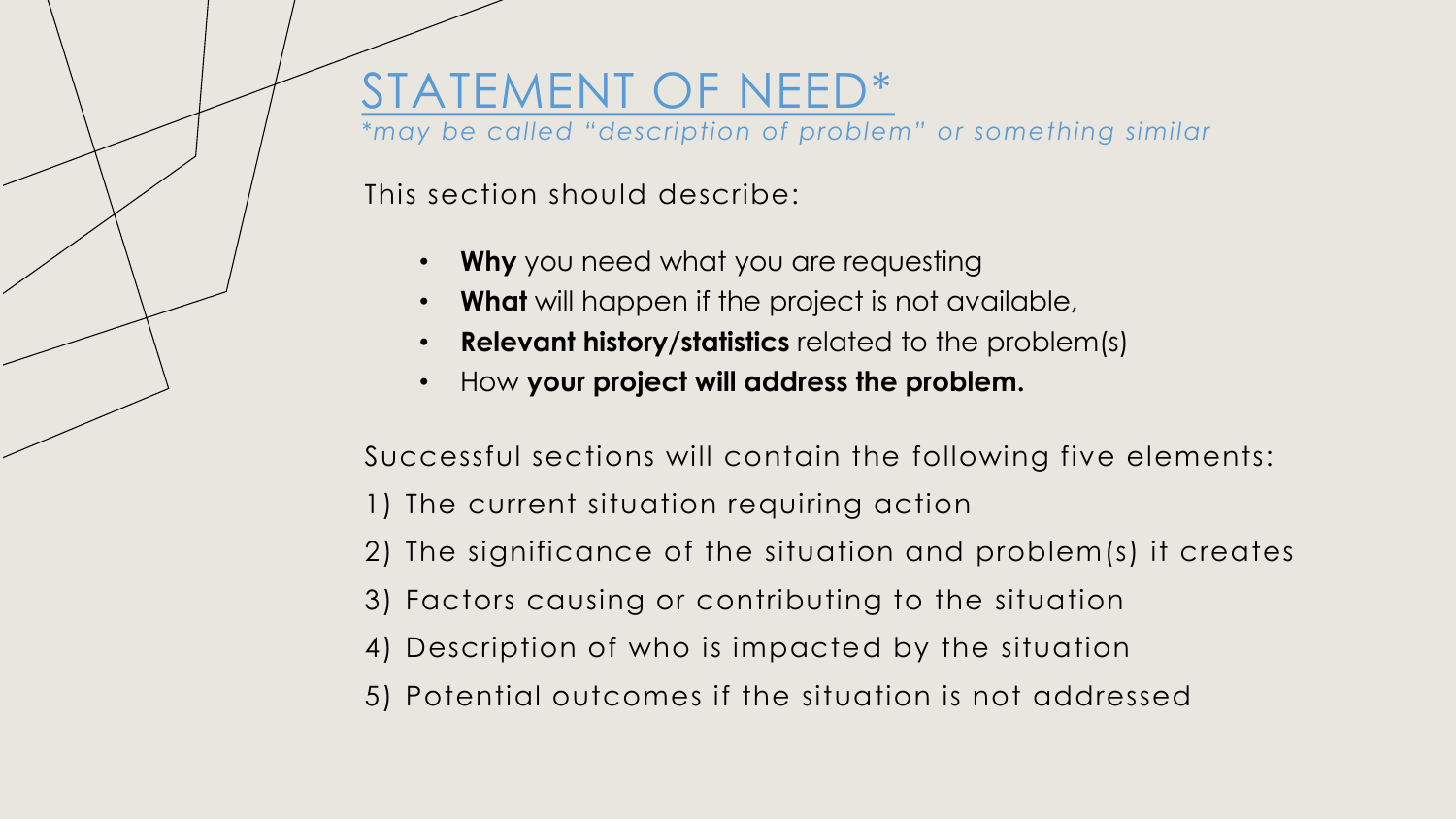#### PROJECT DESCRIPTION

- This section answers the question **"How are we planning to address the problem we described to you?"**
- A successful project description should incorporate the following elements:
	- 1) A clear **project name**
	- 2) Identification of a **focus audience**
	- 3) Description of **specific activities** including brief examples of past efforts
	- 4) How this project **directly impacts** the need you described
	- 5) A **timeline** for the project
	- 6) How the project/program **fits** with the funder's priorities
	- 7) How you are **uniquely qualified** to deliver the project/program successfully

PRO TIP: This is one of the most important parts of your proposal – you should spend the bulk of your writing time on this section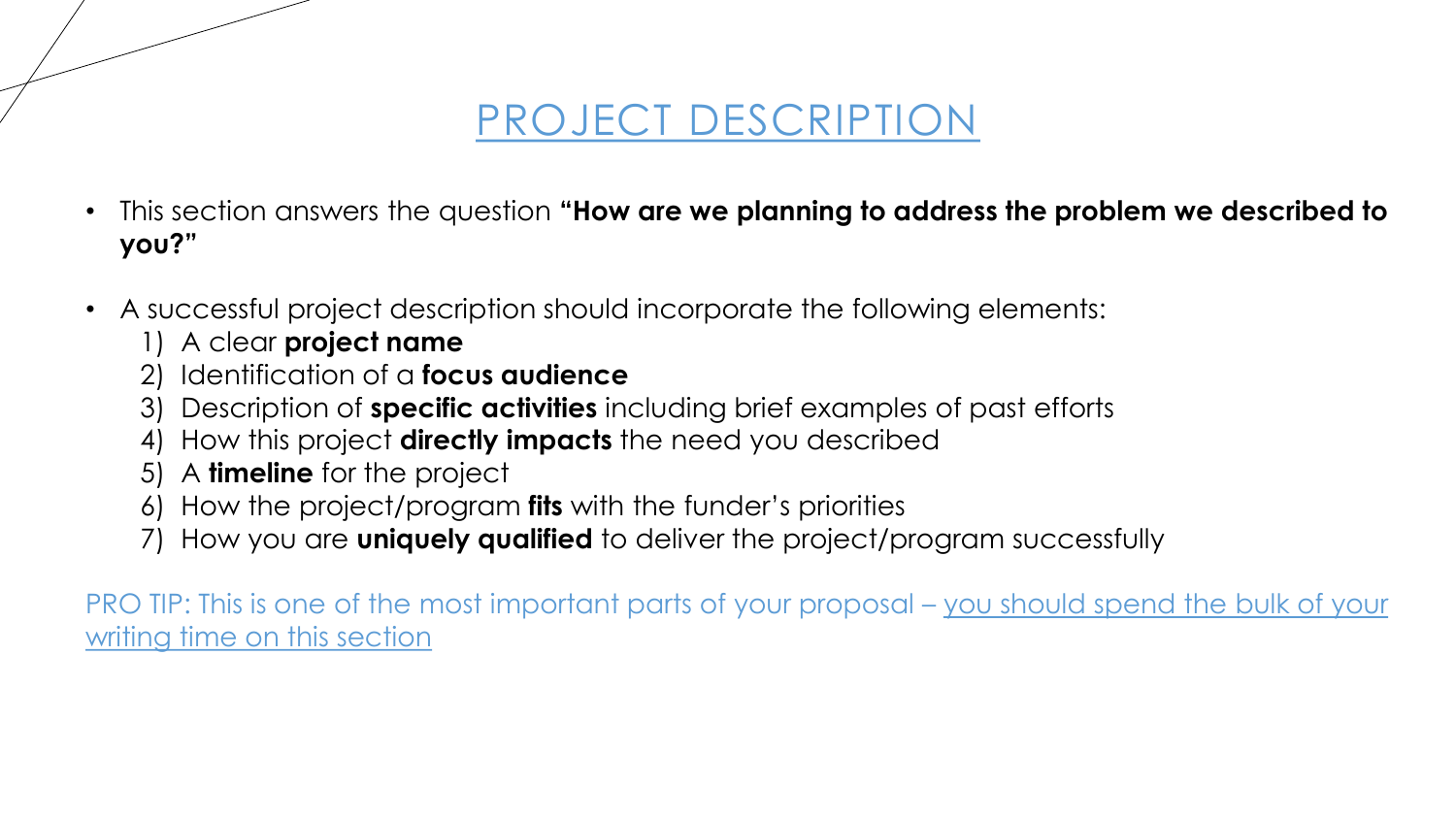![](_page_25_Picture_0.jpeg)

- This section describes how your project will **benefit** the focus audience or area, the funder's mission and your mission.
	- **Goal:** what we are trying to achieve generally by addressing the problem described *(i.e. "Our project seeks to reduce barriers to support by identifying and cultivating new outreach avenues.")*
	- **Objectives:** what we will look for to observe progress toward the goal *(i.e. "A 20% increase in knowledge of resources in underserved communities as measured by pre/post testing.")*
	- **Deliverables:** specific and quantifiable activities or things produced toward outcomes *(i.e. "By January 4, we will add 15 new partners as a result of networking events.)*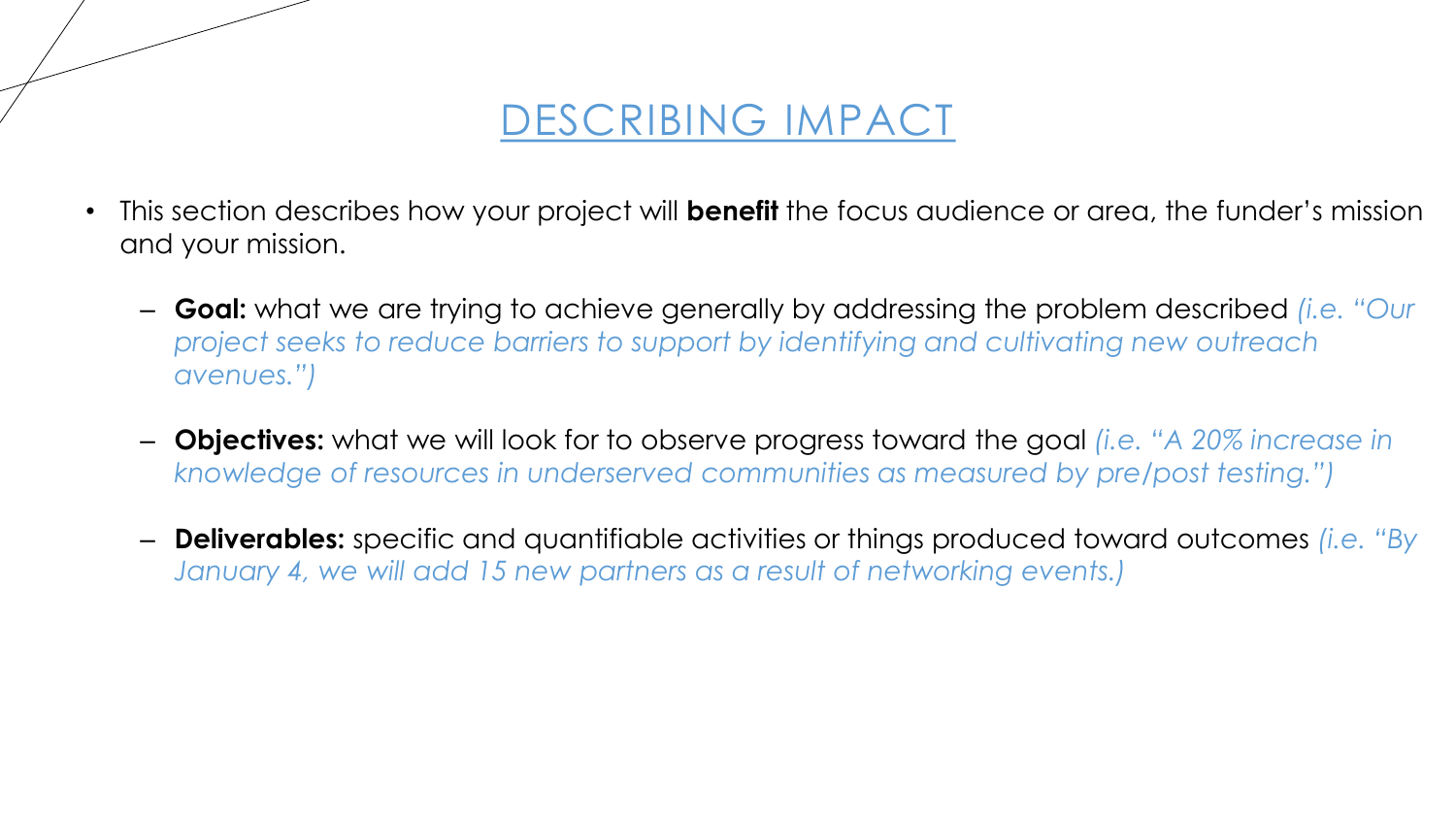![](_page_26_Figure_0.jpeg)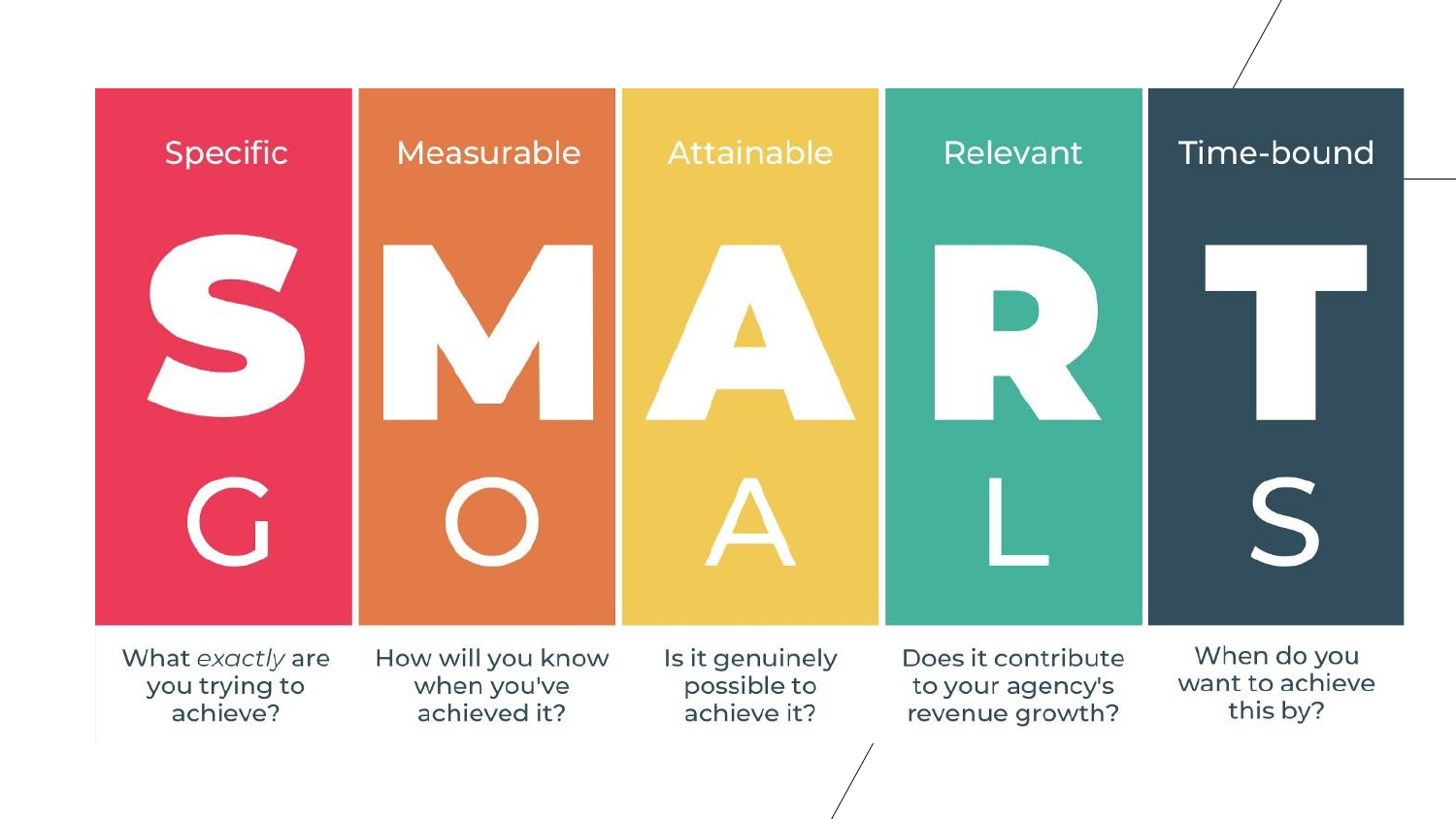## LET'S TALK GOALS

#### **How Many Goals Do I Need?**

It is extremely rare to need more than one or two goals for a project.

#### **What Exactly Is A Goal?**

Your goal is the big thing you are trying to accomplish. It is really about the ultimate impact or outcome that you hope to bring about.

#### **How Do I Make My Goals Stand Out?**

To increase your chances of standing out to a funder, try using terms such as deliver, develop, establish, expand, improve, produce, provide, and reduce.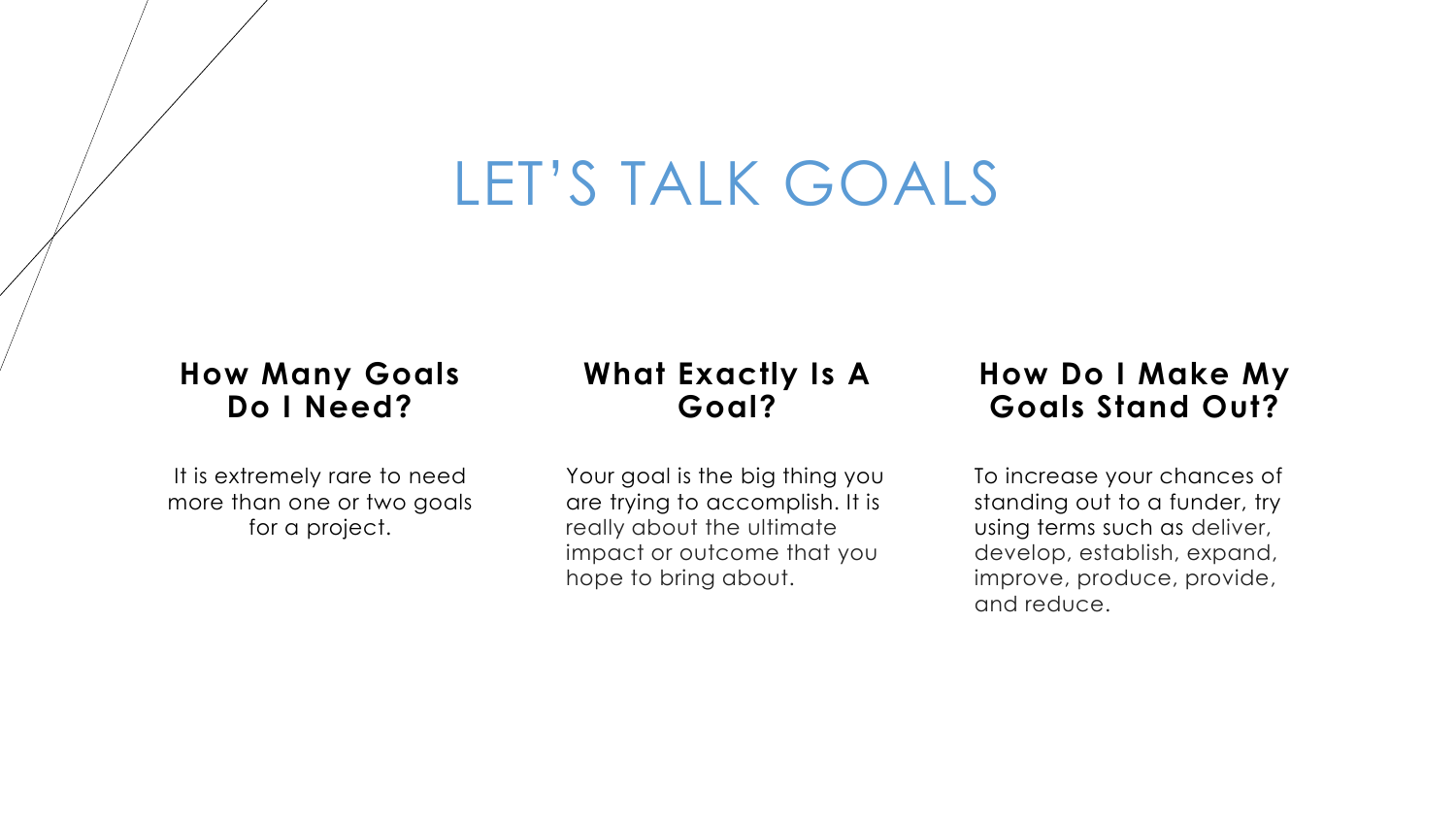#### Community Table, Inc.

This non-profit organization is dedicated to maintaining, improving, and creating outdoor dining areas in local parks. They focus on accessibility, safety, and inclusive spaces as well as promoting outdoor eating as a community-building activity.

![](_page_28_Picture_2.jpeg)

*\*t hi s i s a fake non-profit; any resemblance t o an act ual non -profit i s coi ncidence*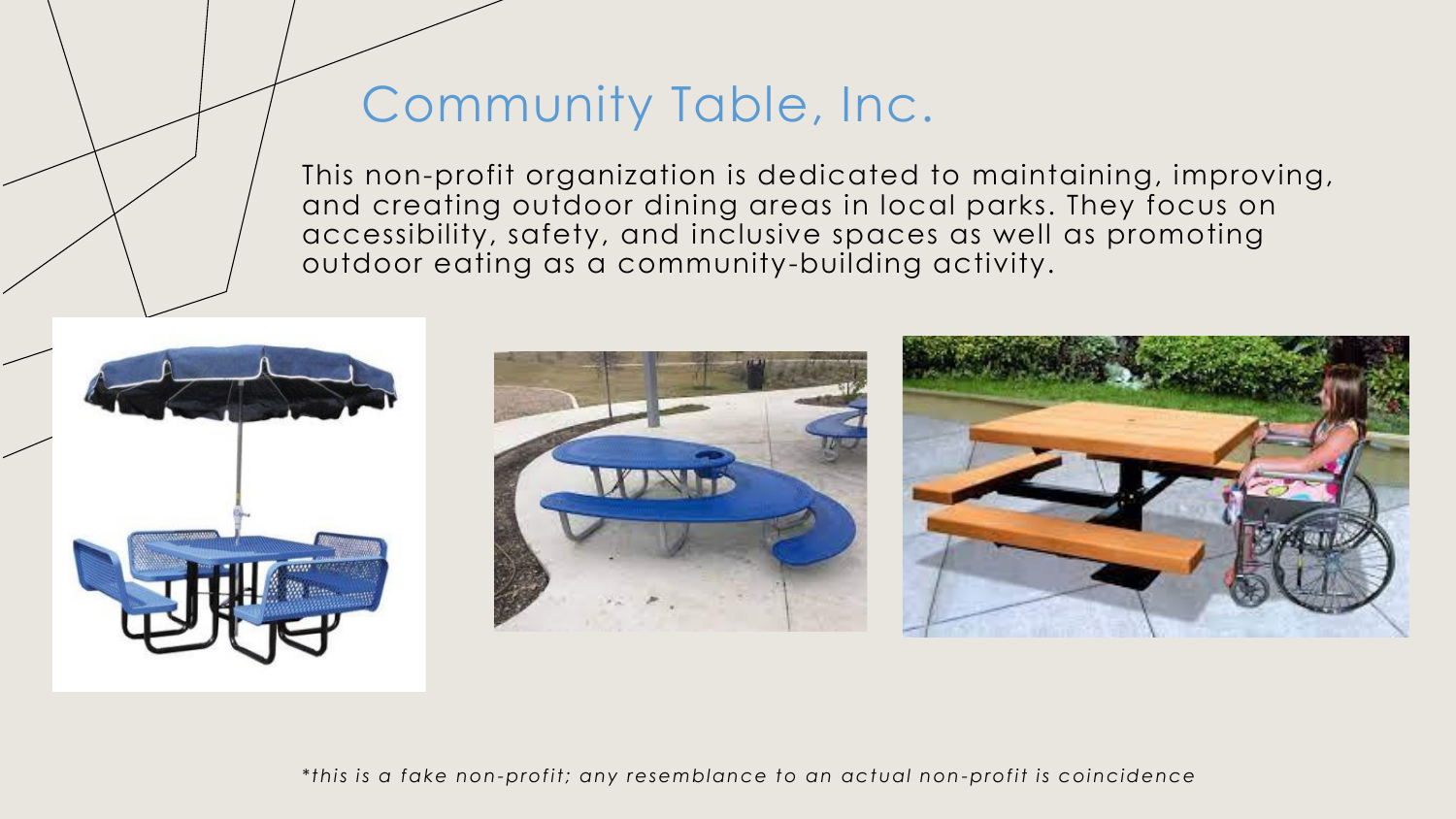![](_page_29_Figure_0.jpeg)

#### **Which of these is an example of a goal statement?**  (there is only one – it's not a trick!)

- a) We will build 15 new outdoor tables in the next twelve months.
- b) We will promote the safety, accessibility, and usage of our local outdoor dining areas as a community-building tool.
- c) In addition to adding to the total number of outdoor tables, we will increase the number of child-safe options.
- d) None of our current outdoor tables are handicap accessible and we receive frequent feedback on this issue.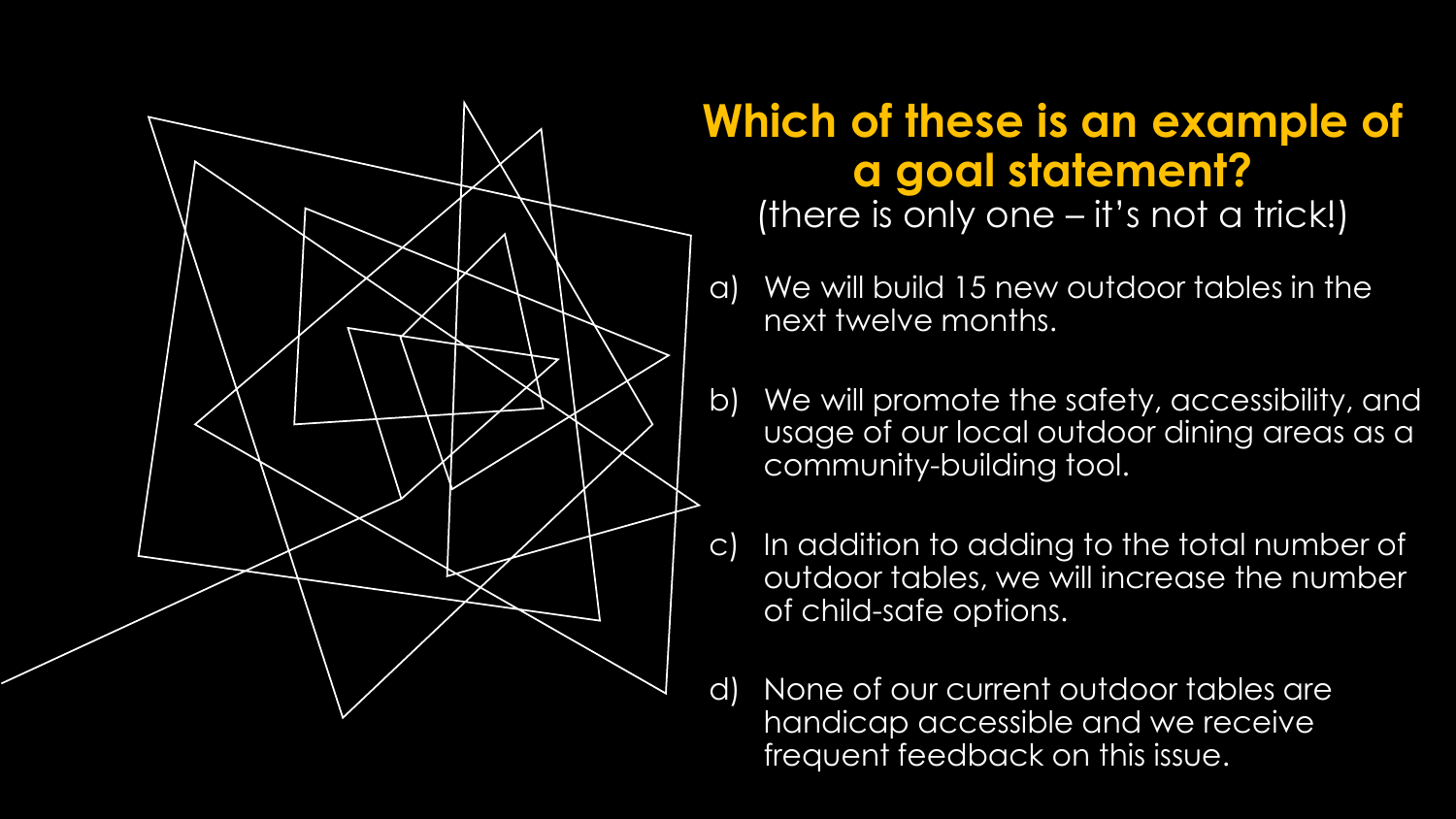![](_page_30_Picture_0.jpeg)

- There are two common types of objectives:
	- **1) Process:** describes task/activity with a specific start and end
	- **2) Impact:** describe the future impact your project will have if funded
- Quality objectives should describe:
	- What are you going to do to accomplish your goals
	- 2) Be stated in action terms (increase, decrease)
	- 3) Define the population/area to be served
	- 4) Be measurable and include a basic timeframe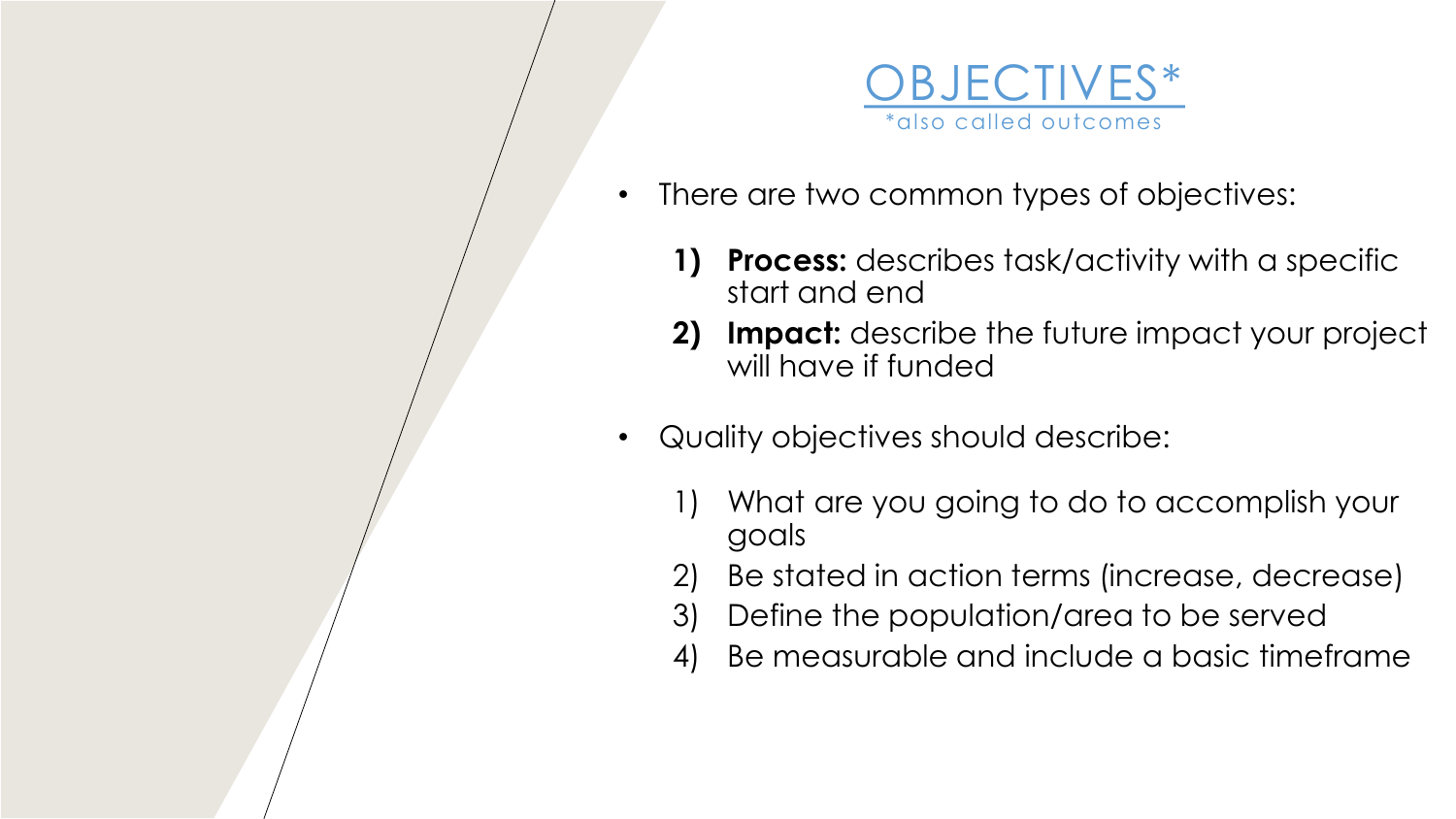![](_page_31_Picture_0.jpeg)

- Many funders no longer require specific inclusion of deliverables or outputs – these are usually covered as activities in the project description
- Some funders will ask for a description of these items within the timeline
- However, some funders still request details on items produced as a result of the project in the goals section of a proposal
- Deliverables/outputs are items that support your objectives that can be quantified, and time limited such as:
	- $\rightarrow$  Purchase of equipment
	- $\rightarrow$  Completion of capital projects
	- $\rightarrow$  Marketing/PR items
	- $\rightarrow$  Hosting training events
	- $\rightarrow$  Number of surveys completed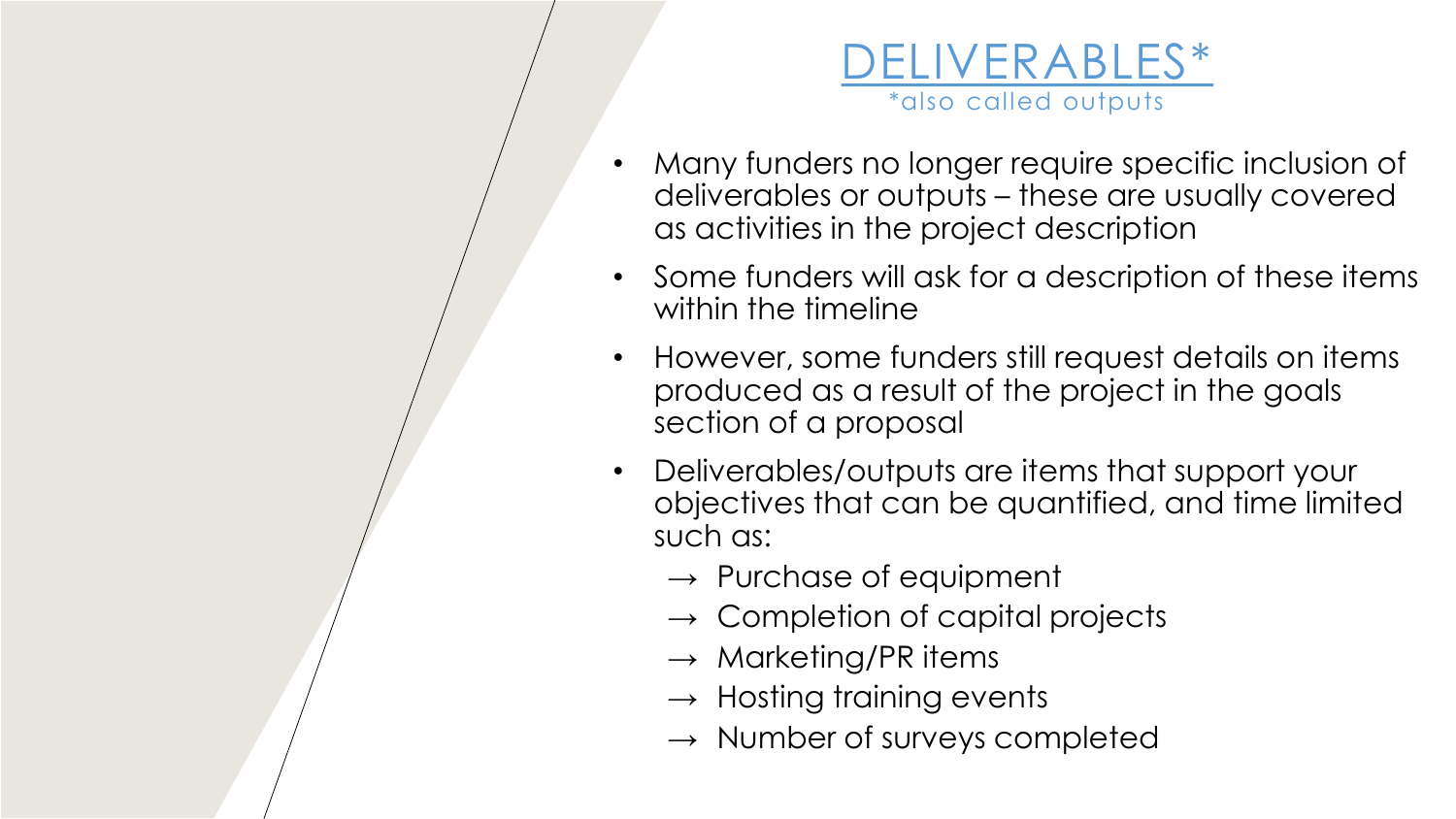![](_page_32_Figure_0.jpeg)

#### **Which of these is an example of an objective and which is a deliverable?** (there is one of each)

- a) Our project will have impact in our community for years to come.
- b) We will make outdoor dining a priority for the people living in our town.
- c) We will install 5 new accessible picnic tables at the parks with highest usage rates by July 30, 2023.
- d) During this grant period, we will increase the usage of at least 4 outdoor dining areas in the county as measured by the online reservation system.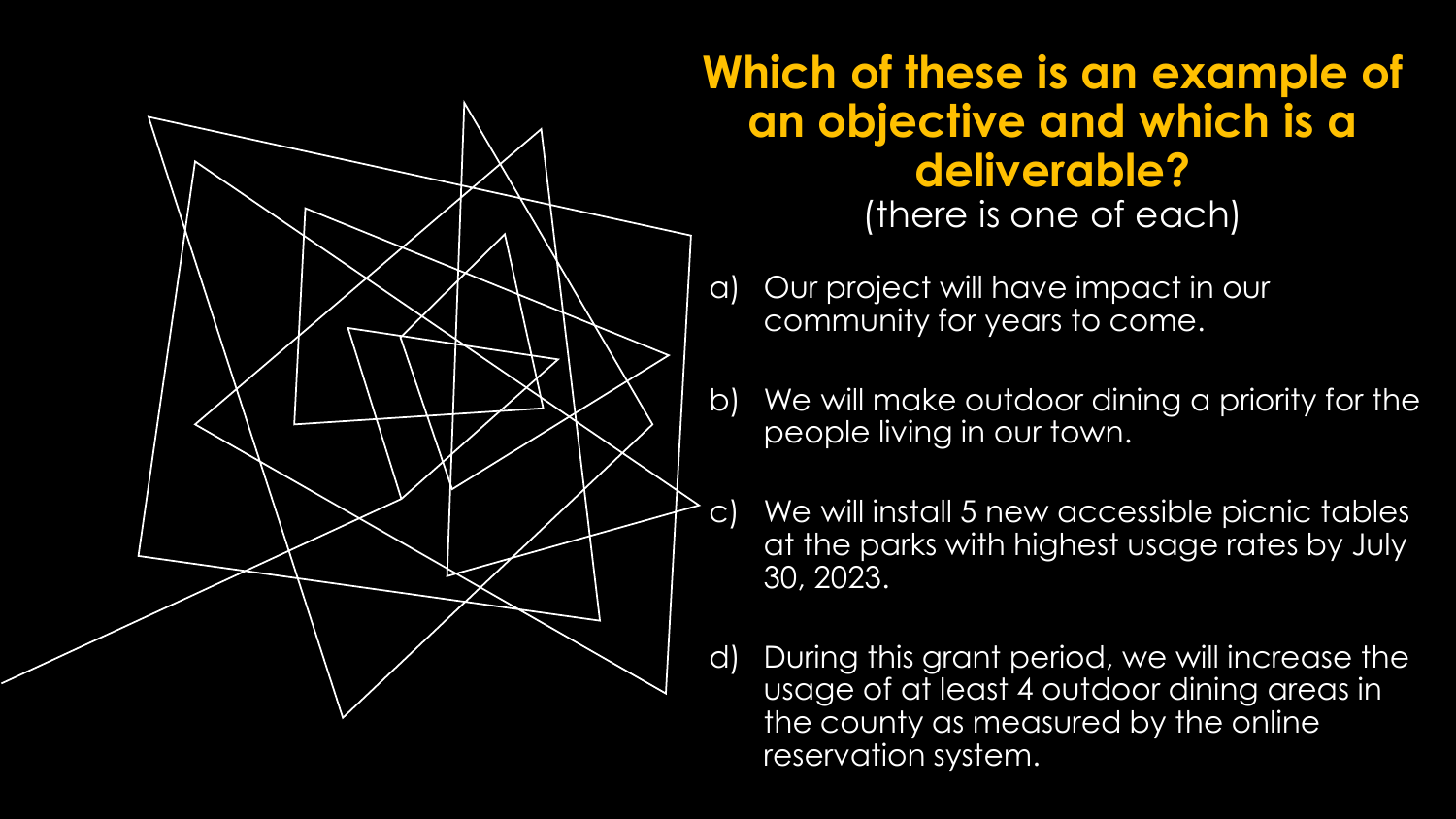![](_page_33_Picture_0.jpeg)

![](_page_33_Figure_1.jpeg)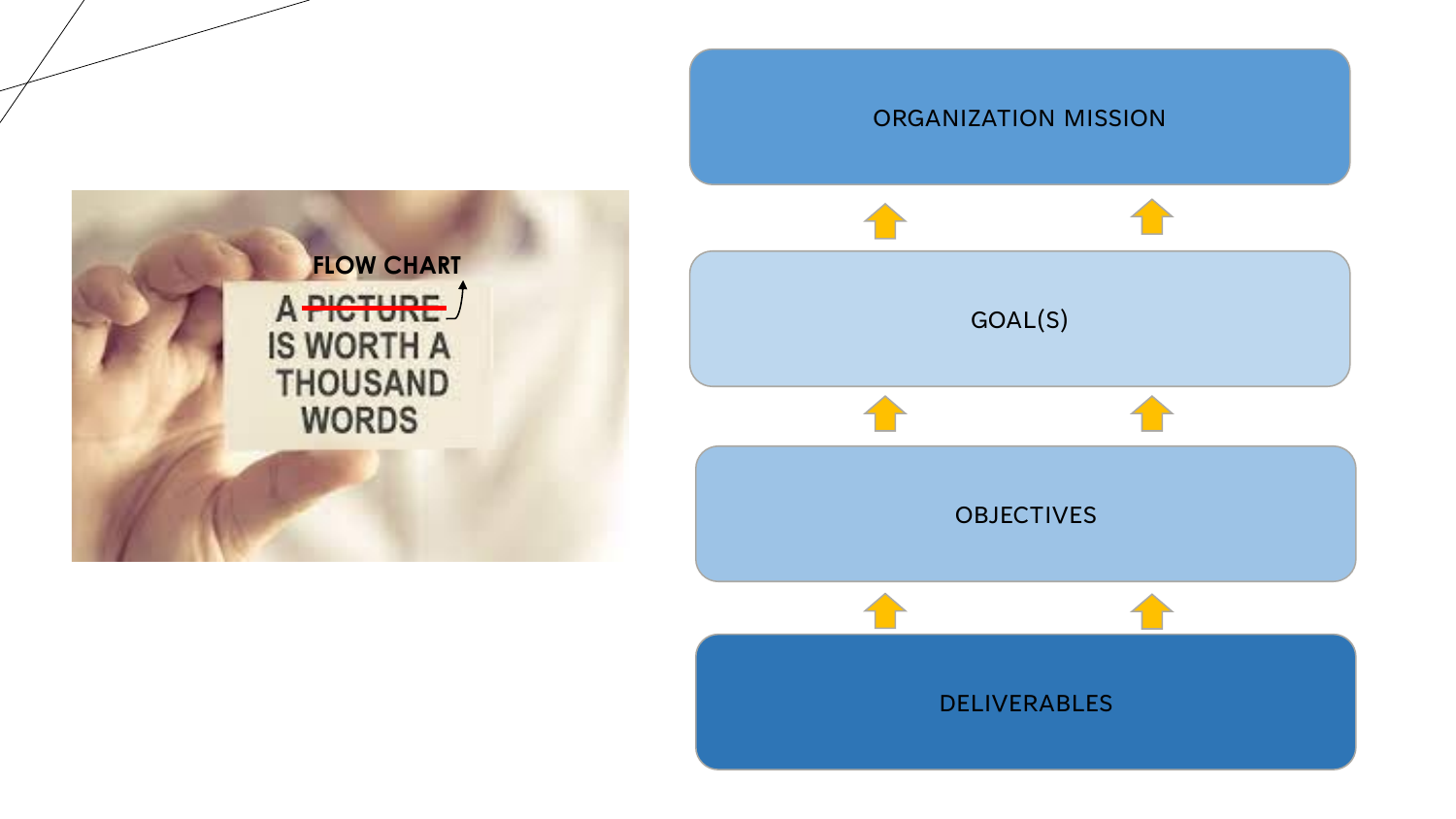## PROJECT EVALUATION

This section establishes the **accountability** to assure the funder of your commitment to quality and follow-through on your project.

- This section should incorporate the following elements:
	- $\rightarrow$  How will we determine if the project was a success?
	- $\rightarrow$  How often is the project being monitored?
	- $\rightarrow$  Who is monitoring it and what are their credentials to do it?
	- $\rightarrow$  What will we do with the successes and lessons learned from this project to further our work or future projects?
- This section may not be required or may be included as part of the project description depending on the funder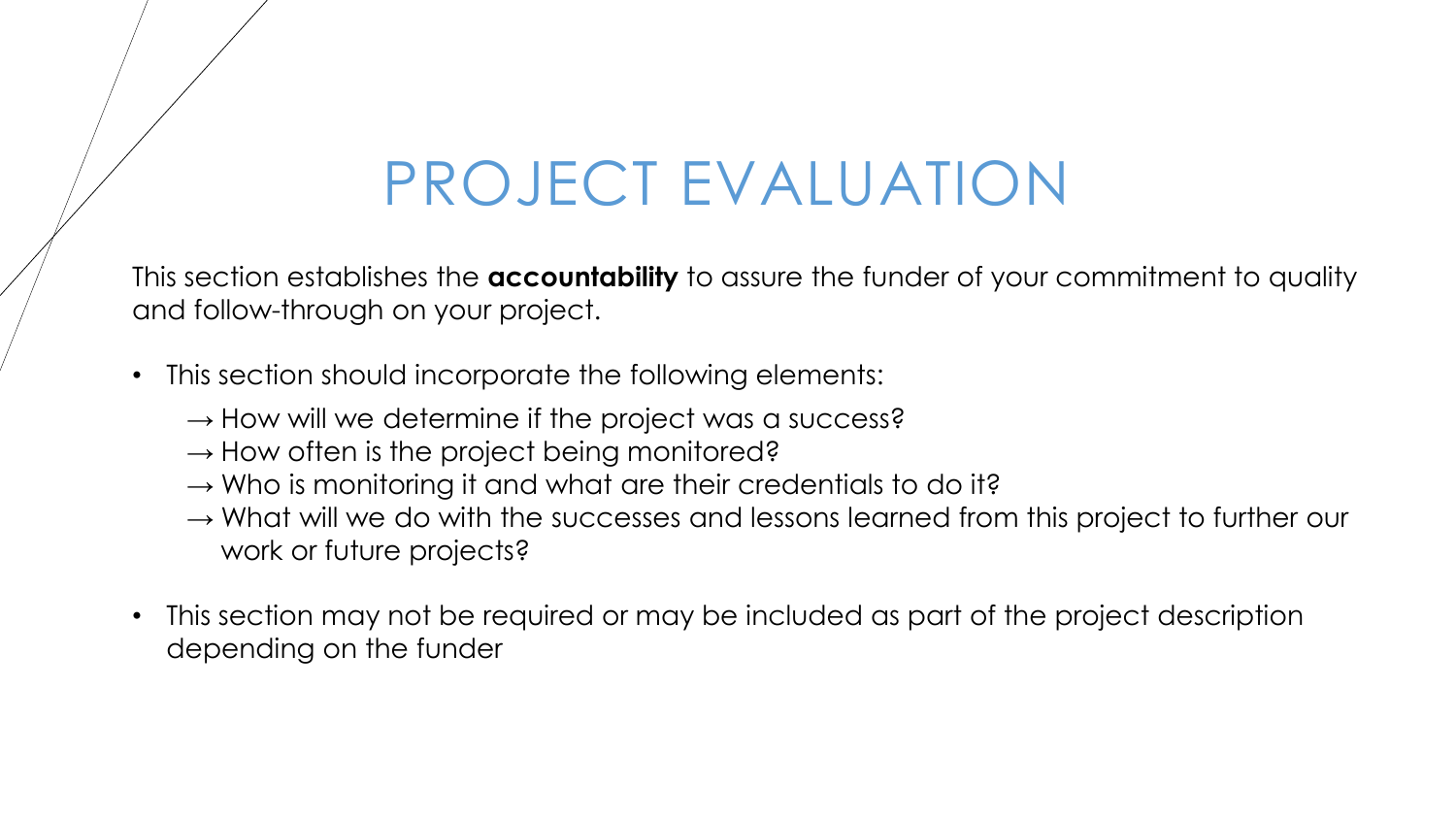#### BUDGET & SUSTAINABILITY

- If a budget is required, it should demonstrate **consistency**  between your project, methods and outcomes by only containing items that pertain to the project as proposed.
- Be sure to review non-allowable expenses within the solicitation
- If the funder has a budget template, you should always use that for submission
- If using your own template, the budget should be in spreadsheet form, easy to comprehend and show both line items and totals.
- Most foundation funders only require simple budgets while most government grants require highly detailed budgets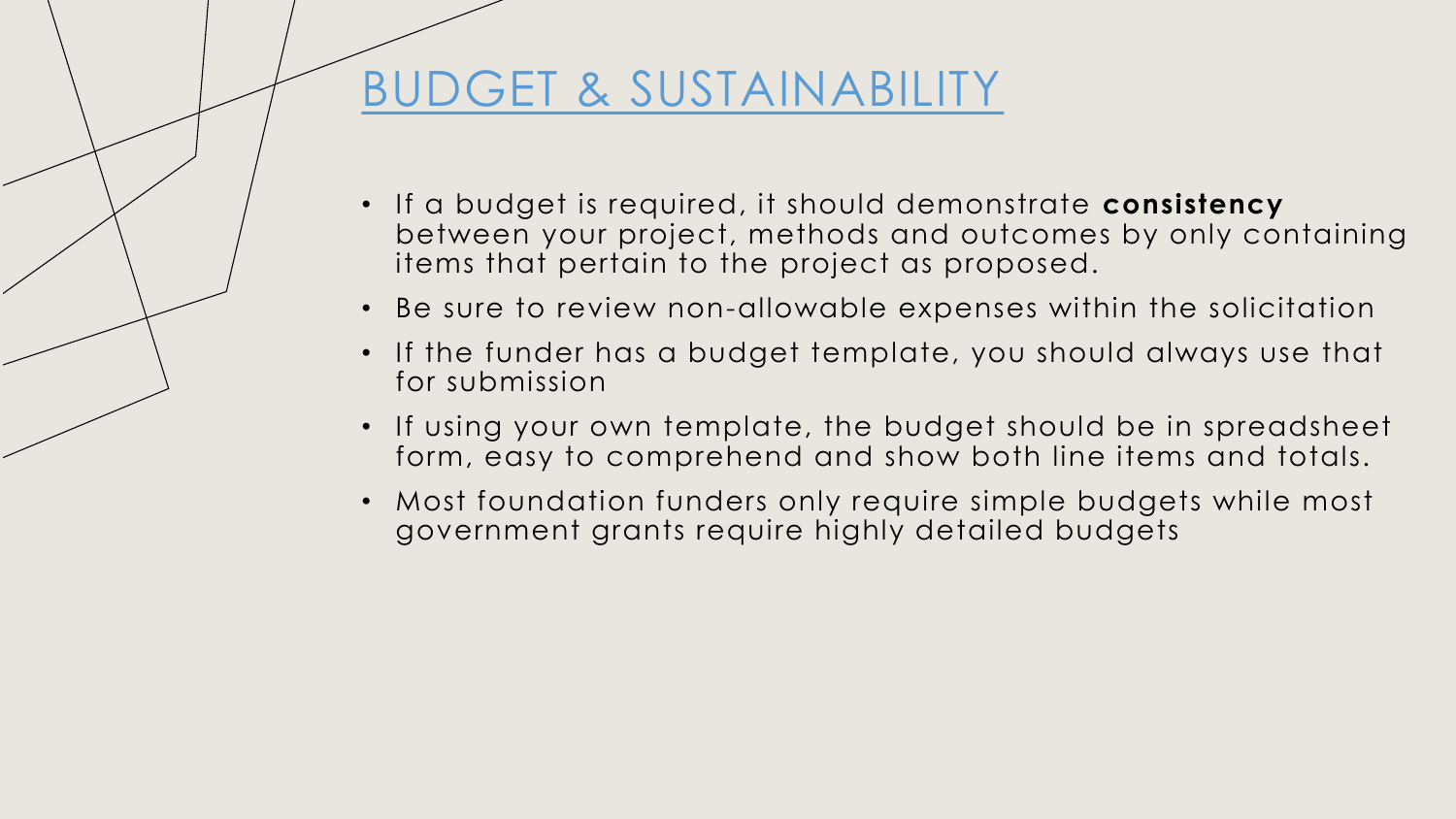### BUDGET & SUSTAINABILITY

- This section should describe the **cost, financial security and other funders (if applicable)** of your proposed project
- This section should incorporate the following elements:
	- $\rightarrow$  The total cost of the project The amount of our request from the funder
	- $\rightarrow$  The percentage of the total costs their award would constitute
	- $\rightarrow$  Other committed funders to the project (if applicable)
- A sustainability plan is an overview of how you plan to raise the remainder of funds or sustain the program if it is ongoing  $\rightarrow$  Brief list of current income sources (donations, grants, events, etc.)
	- $\rightarrow$  Brief overview of pending grant applications for project
	- $\rightarrow$  If the program is ongoing, briefly describe past funding streams that will likely be renewed at some point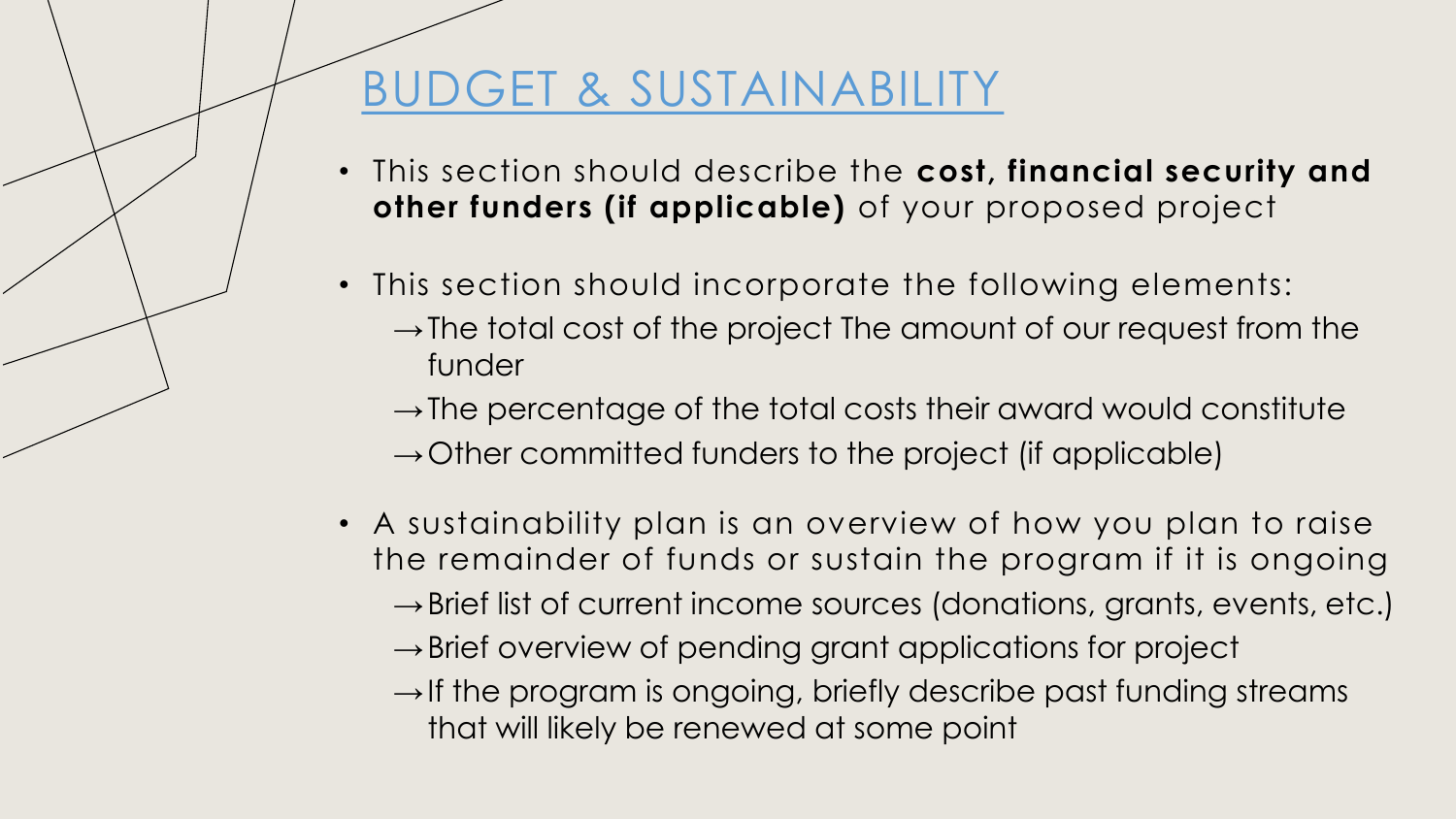# EXAMPLE

This is a real budget that I created and used in successful grant applications.

#### Project Title: JA INSIGHTS EXPANSION

Project Period: 24 Months

| Staff Hourly Rate*  | \$100 |
|---------------------|-------|
| Indirect Rate       | 0%    |
| Margin Mark-Up      | 30%   |
| <b>Service</b><br>. |       |

\*includes benefits and FICA

| <b>Line item Description</b>                                                 | <b>Direct</b><br>Costs | <b>Staff</b><br><b>Hours</b> | <b>Staff</b><br>Costs | <b>Total</b><br>Costs |
|------------------------------------------------------------------------------|------------------------|------------------------------|-----------------------|-----------------------|
| Section #1: Technology                                                       |                        |                              |                       |                       |
| Data Collection and Management Software                                      | \$<br>10,470           | 0                            | \$                    | 10,470<br>\$          |
| Productivity Software and Hardware                                           | \$<br>1,400            | 0                            | \$                    | 1,400                 |
| Website Hosting Costs                                                        | \$<br>3,000            | 0                            | \$                    | 3,000<br>\$           |
| ClickDimension Software                                                      | \$<br>12,600           | 0                            | \$                    | 12,600<br>\$          |
| <b>Section #2: Arthritis Foundation Staff Time</b>                           |                        |                              |                       |                       |
| Mission Delivery Team (Patient Engagement, JA/Young Adult Initiatives staff) | \$                     | 1000                         | \$100,000             | \$100,000             |
| Scientific Strategy Team                                                     | \$                     | 300                          | \$30,000              | \$30,000              |
| Volunteer Partnerships & Engagement Team                                     | \$                     | 200                          | \$ 20,000             | \$20,000              |
| Technology Resources Team                                                    | \$                     | 600                          | \$60,000              | \$60,000              |
| Marketing/Communications Team                                                | \$                     | 575                          | \$57,500              | \$57,500              |
| Field Staff (38 markets nationwide)                                          | \$                     | 1000                         | \$100,000             | \$100,000             |
| Section #3: Other Project Costs                                              |                        |                              |                       |                       |
| Marketing materials (videos, online promotion, paid advertisements)          | \$<br>30,000           | 0                            | \$                    | \$30,000              |
| Translation of final assessment into Spanish                                 | \$<br>5,000            | 0                            | \$                    | \$<br>5,000           |
| Marketing materials specific to Spanish language assessment                  | 15,000<br>\$           | 0                            | \$                    | 15,000<br>\$          |
| Adverra Fees (Institutional Review Board for updates and annual renewal      | \$<br>5,000            | 0                            | \$                    | \$<br>5,000           |
| Dartmouth College contract (data quality/integrity, analysis, etc.           | \$<br>22,000           | 0                            | \$                    | \$22,000              |
| assistance)                                                                  |                        |                              |                       |                       |
| Sub-total                                                                    | \$104,470              | 3,675                        | \$367,500             | \$471,970             |
| Indirect costs (10%)                                                         |                        |                              |                       | \$47,197              |
| <b>Grand Total</b>                                                           |                        |                              |                       | \$519,167             |

\*above budget represents projected costs for 24 month JA INSIGHTS Expansion project only; it does not include costs associated with managing the general INSIGHTS assessment project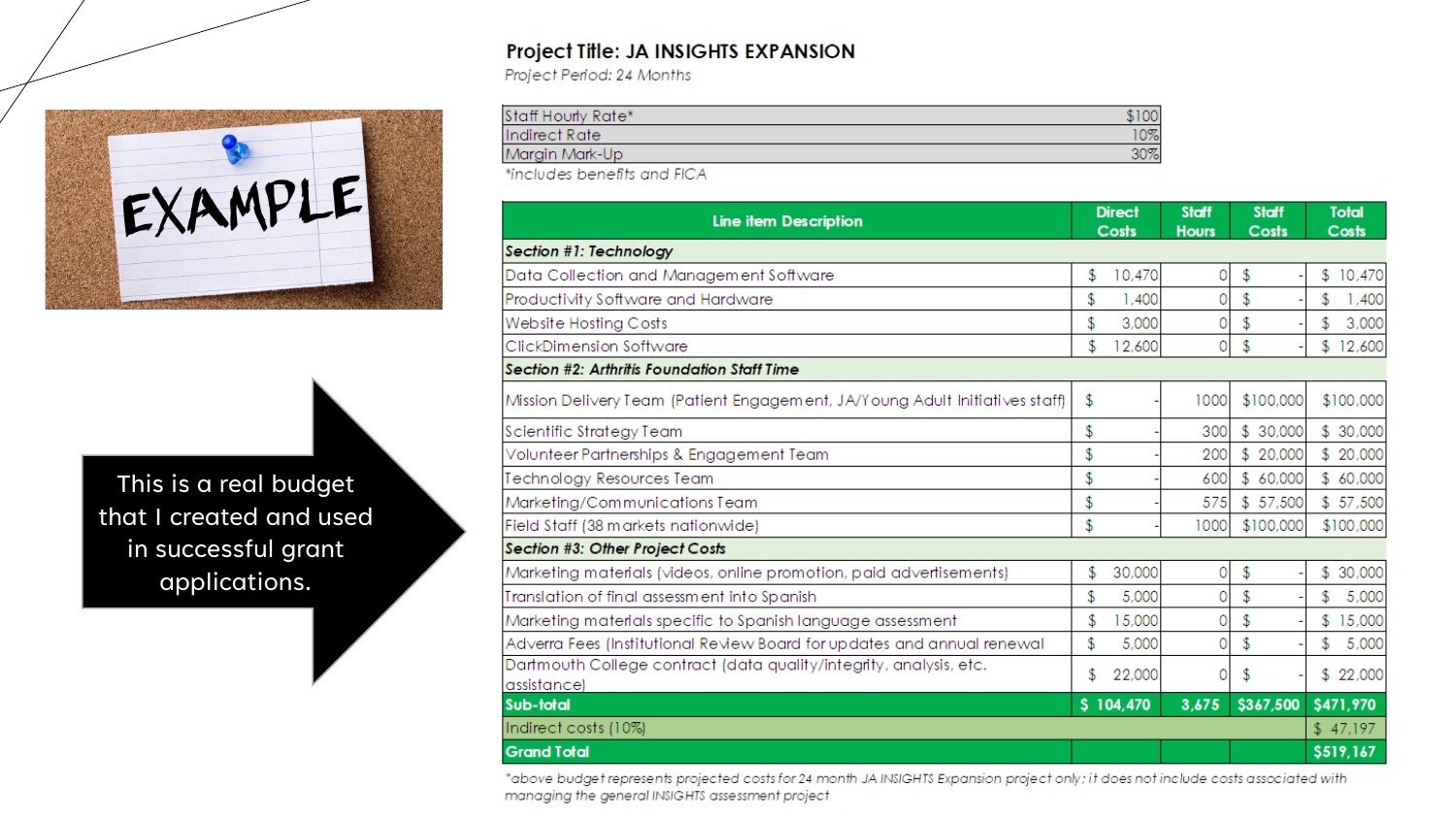![](_page_38_Picture_0.jpeg)

**GENERAL TIPS FOR SUCCESSFUL GRANT WRITING**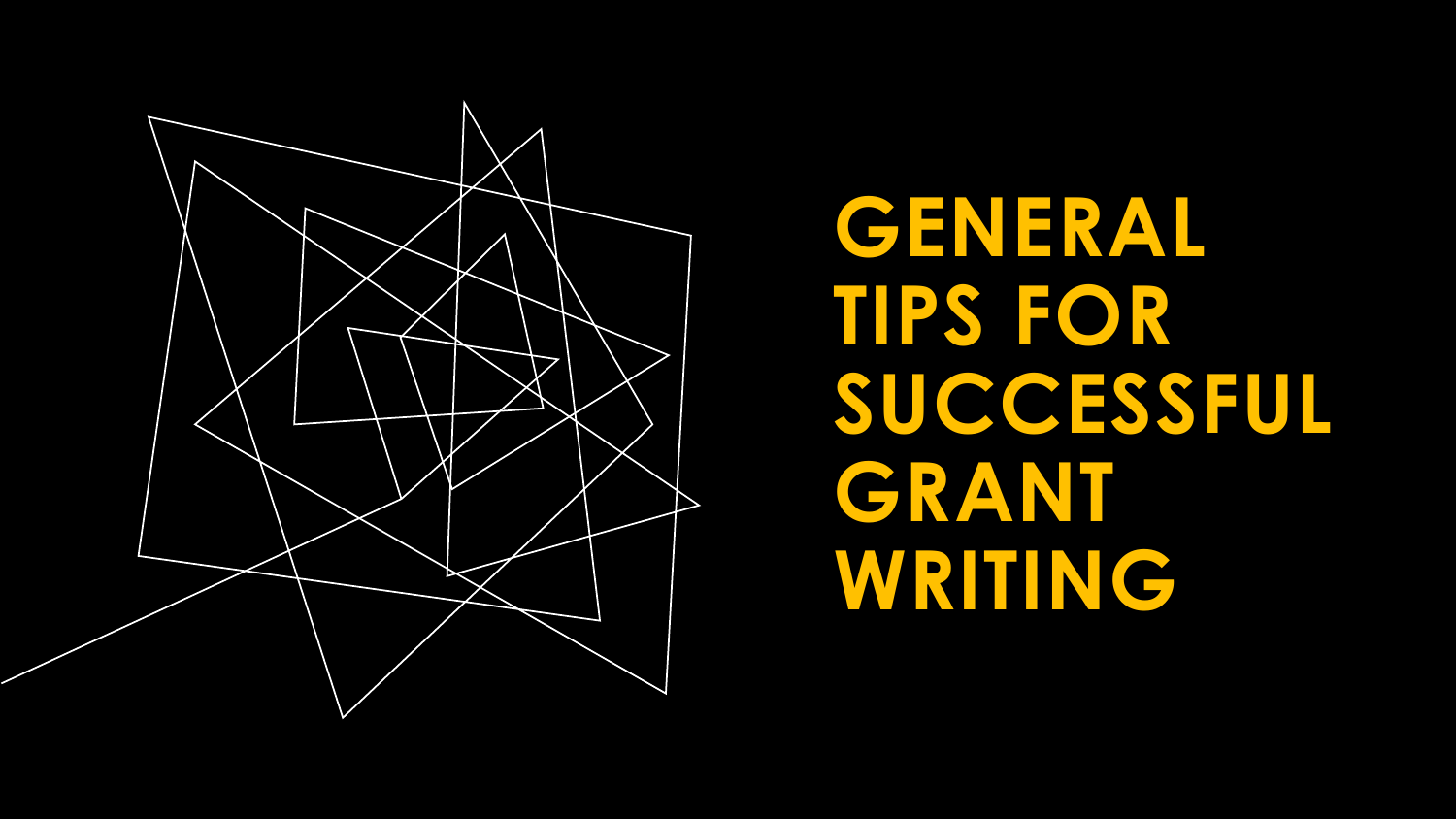## HOW DO I FIND PROSPECTIVE GRANT FUNDERS?

- Most family foundations do not have a website they operate via e-mail and regular mail with no advertising or promotion of their available funds
- There are paid subscription services where you can search foundations by criteria and geographic locations including:
	- Foundation Directory Online (FDO)
	- GrantWatch
	- GrantStation
- Most state government grant opportunities can be found at [https://kydlgweb.ky.gov/StateGrants/16\\_StateGrantsHome.cfm](https://kydlgweb.ky.gov/StateGrants/16_StateGrantsHome.cfm)
- Most federal grant opportunities can be found at <https://www.grants.gov/>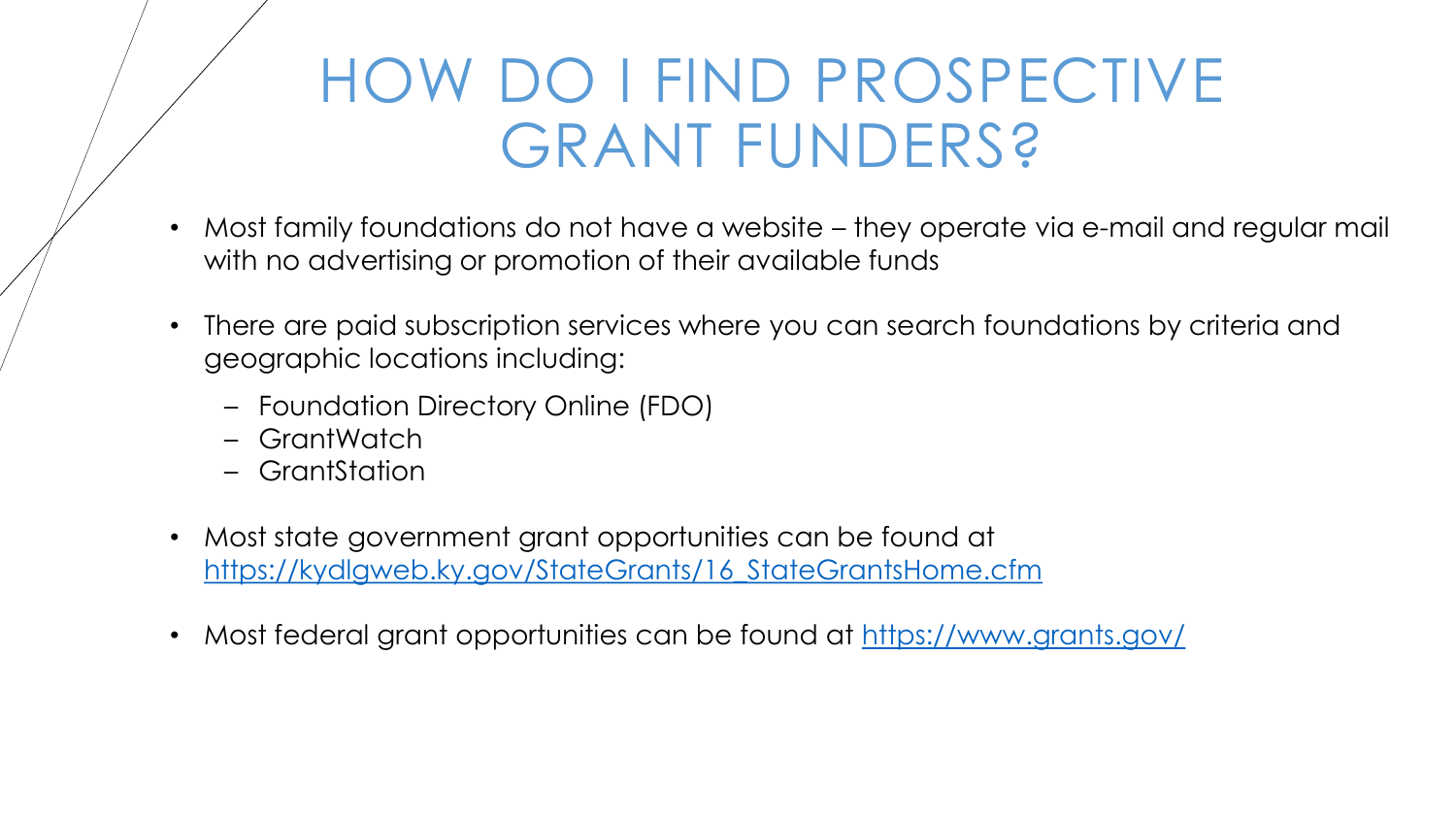## HOW DO I FIND PROSPECTIVE GRANT FUNDERS?

Many businesses have foundations, grants or corporate responsibility giving programs; these are usually easy applications for smaller grants focused on community initiatives and events – examples of larger businesses with these types of programs are below:

> Wal-Mart Whole Foods Publix Meijer TJX Foundation (TJ Maxx, Marshalls, Homegoods, etc.) **AllState** Verizon/Round Room Time Warner **CarMax** Kohl's **Starbucks**

PRO TIP: A great project for a volunteer is to research and develop a list of businesses operating in your area or region to see what their giving parameters might be and if you align with them -this can almost always be found on the business website!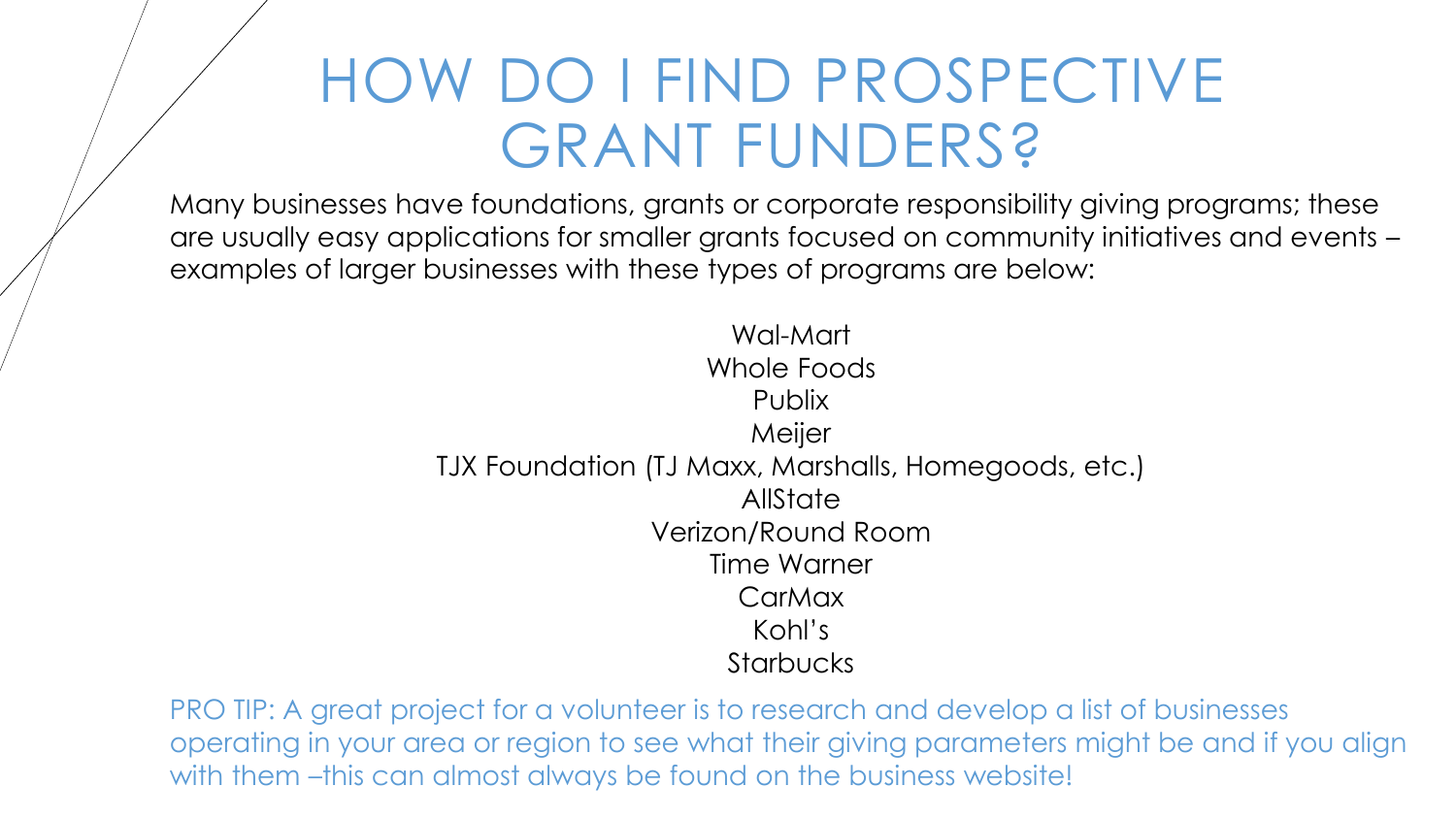#### HOW DO I FIND PROSPECTIVE GRANT FUNDERS?

There are likely several clubs and organizations in your organizations who have charitable giving budgets or grant processes – below are some examples:

Rotary Clubs Elks/Moose/Eagles Lodges Veterans of Foreign War (VFW) American Legion Kiwanis Club Local fraternities or sororities Hospitals Local chapters of unions or professional organizations SERTOMA Urban League Chamber of Commerce

PRO TIP: A great project for a volunteer is to research and develop a list of local clubs and organizations in your area!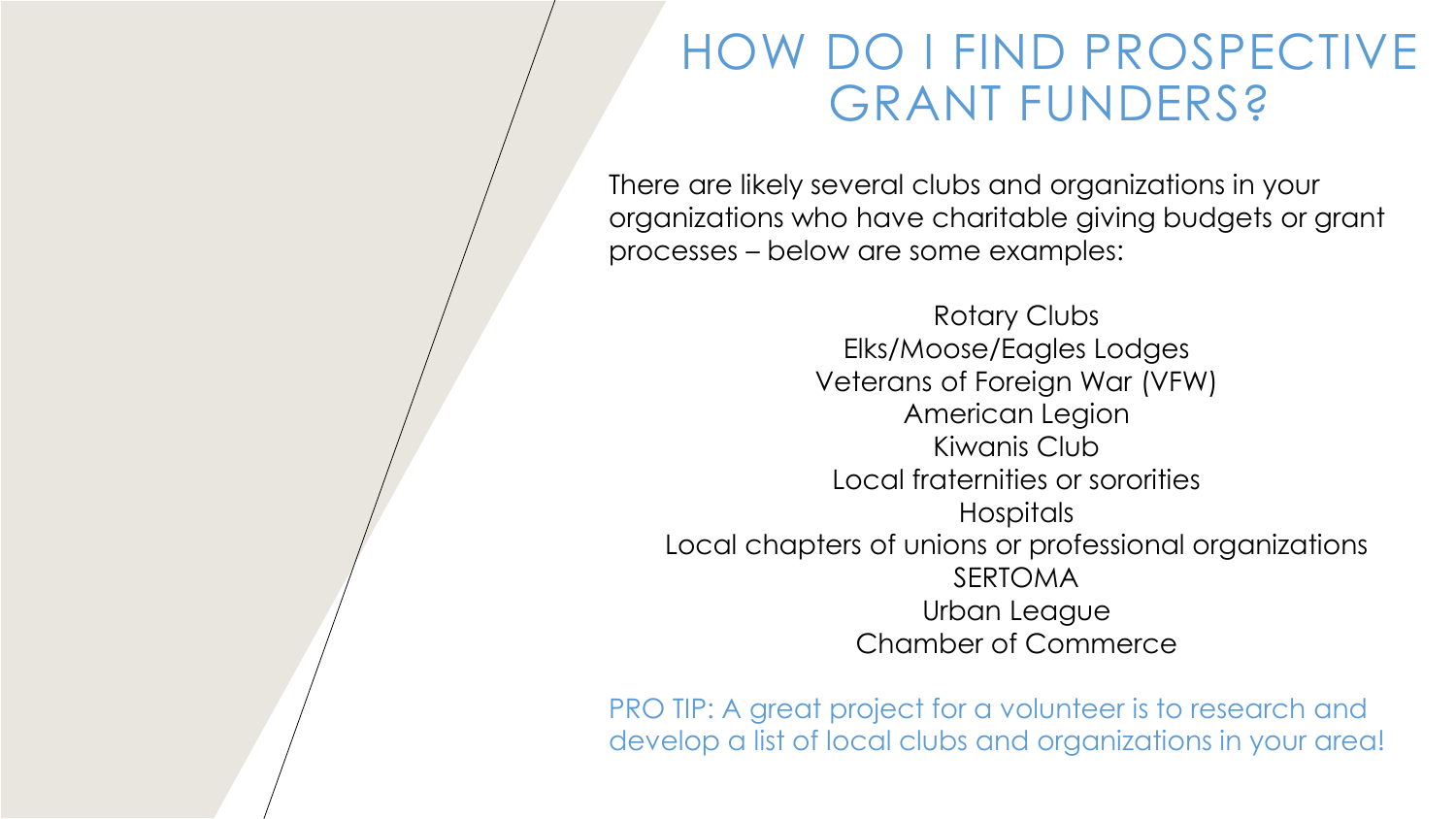#### PREPARE FOR REJECTION

- Most grant applications are declined entirely or awarded at a lesser amount –this is the nature of grant funding
- This likely has nothing to do with your proposal quality or project importance –funders simply have limited dollars to give or preselected recipients
- If you are rejected and the funder allows it, ask for feedback to improve your proposal
- This is especially true the first time you apply to a new potential funder –persistence is the key!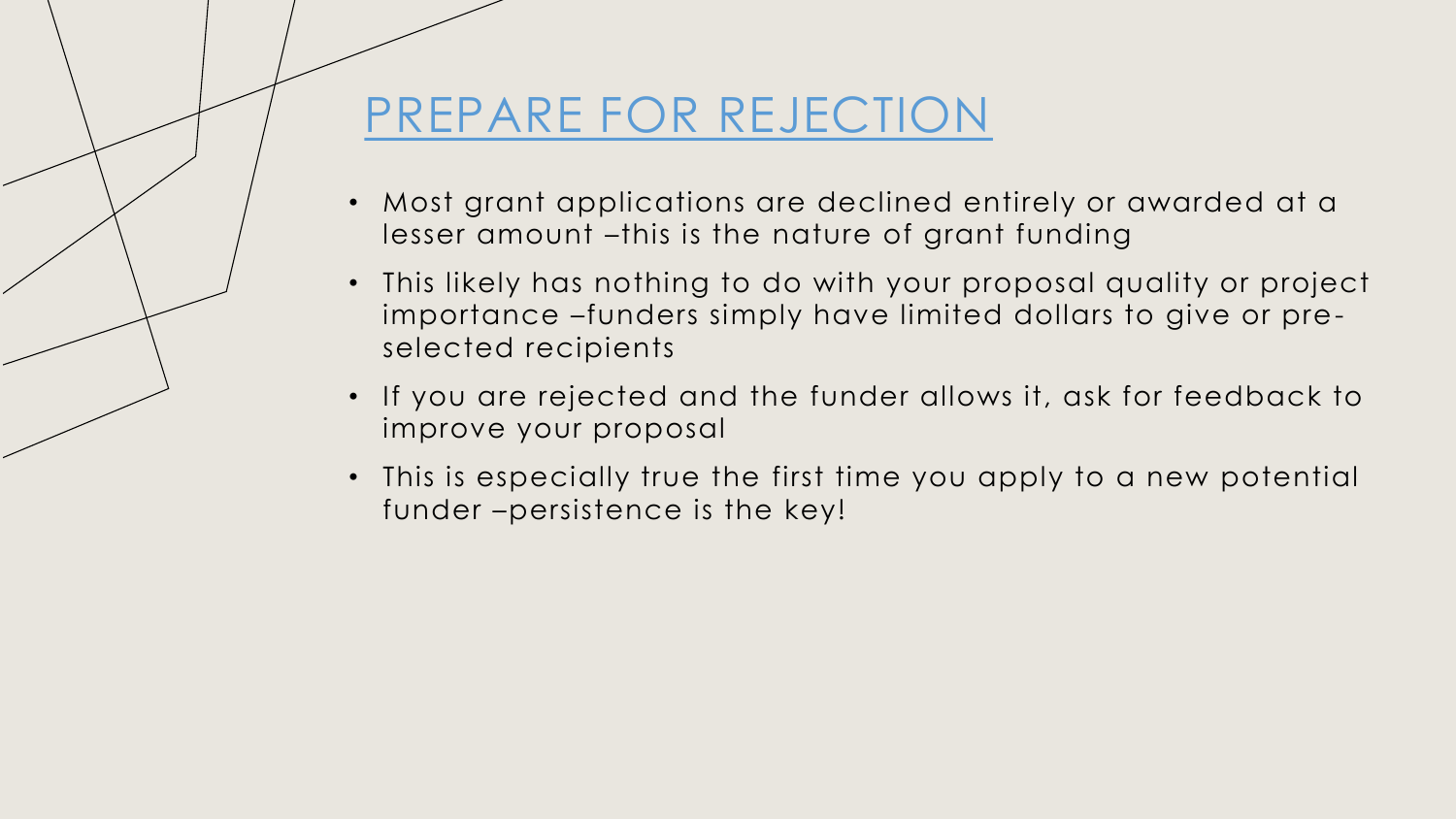#### GRATITUDE & ENGAGEMENT

Regardless of outcome, funders should be recognized as part of **relationship cultivation and community stewardship.** 

- Send a thank you note regardless of proposal outcome
- Thank them for their time and everything they do to help your community
- If they are a new prospect, ask if they'd like to meet with you to learn more about your organization before you apply
- If awarded funds, thank them publicly

This is an **investment in the future** of your relationship with the funder.

PRO TIP: Set up Google alerts for all your foundations so you can learn of their accomplishments and congratulate them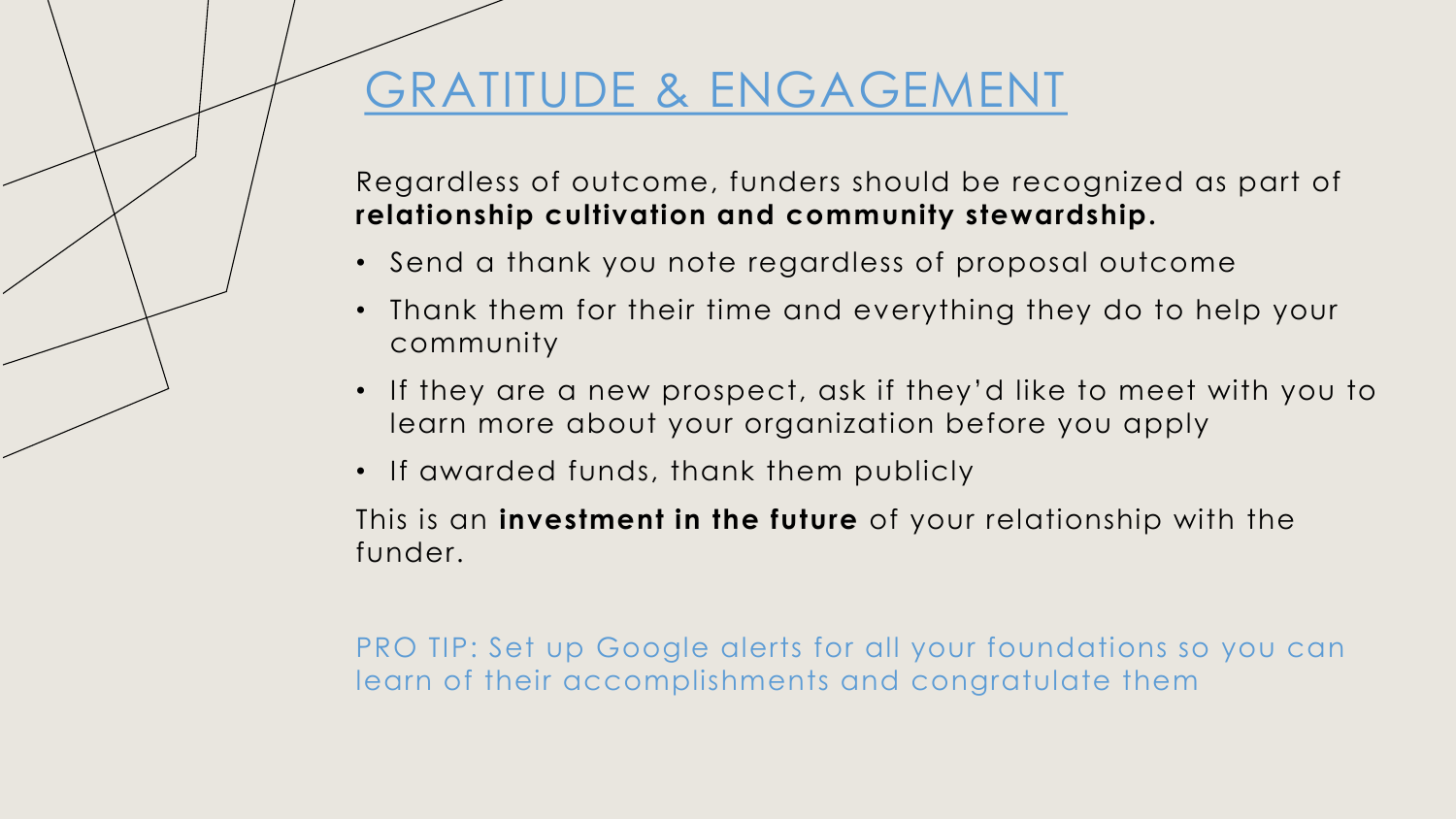#### THE TWO SECRETS OF GRANT WRITING

#### Every person who writes grants re-uses proposals

- Be sure to verify that your formatting meets funder standards even if content is the same.
- Read over the application before submitting to ensure it remains accurate and relevant.
- 1) This is the big one: **You learn how to write grants by writing grants.**  Skill building sessions will help you develop your talents:
	- <https://learning.candid.org/> (most webinars are free)
	- <https://www.nonprofitready.org/> (totally free)
	- [www.eventbrite.com](http://www.eventbrite.com/) (links to local grant writing in your area if available)
	- Non-Profit Learning Community (email Ketaki at [ketaki@mtassociation.org](mailto:ketaki@mtassociation.org) for more information!)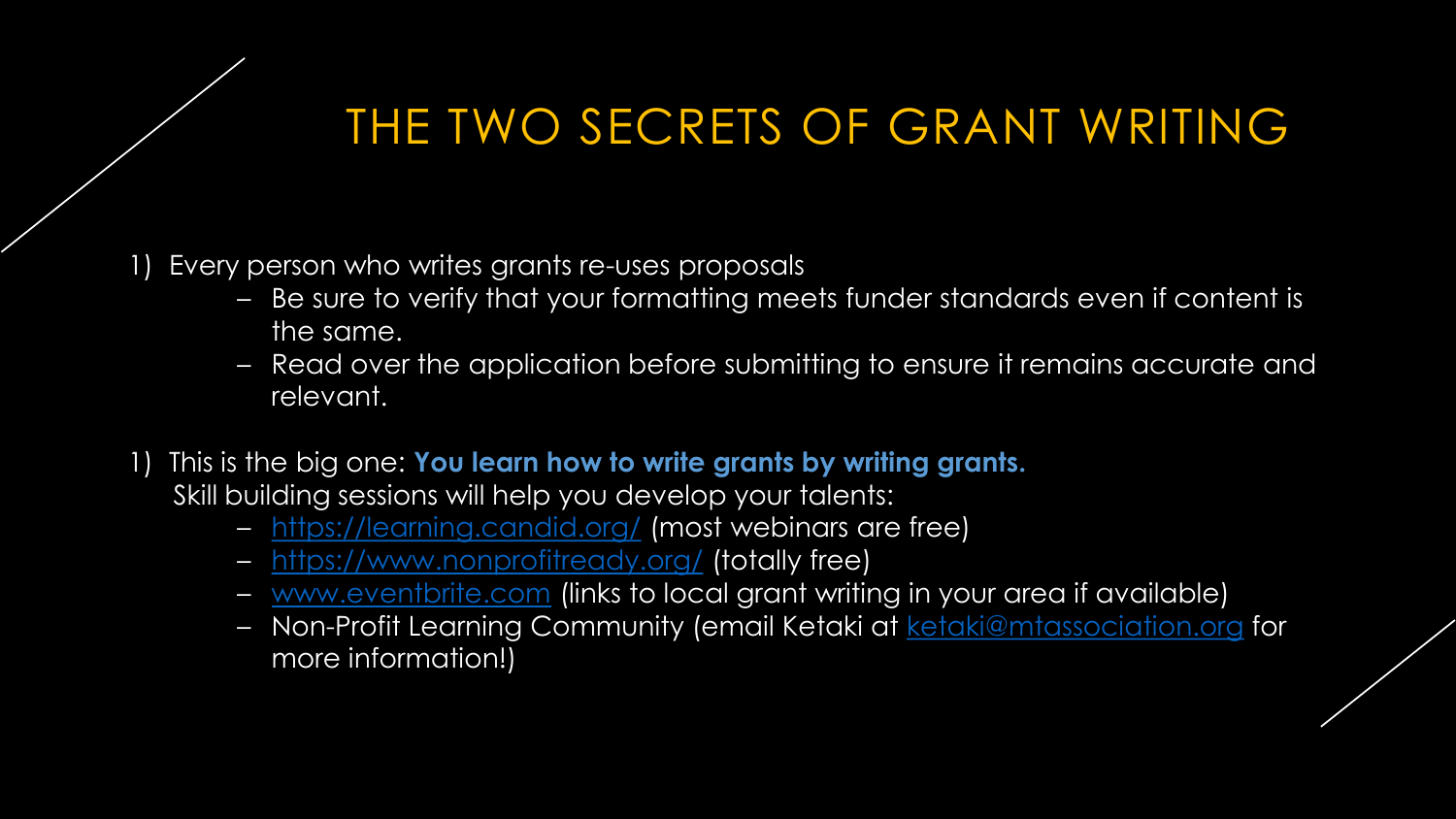![](_page_45_Picture_0.jpeg)

## QUESTIONS, COMMENTS, THOUGHTS, FEELINGS?